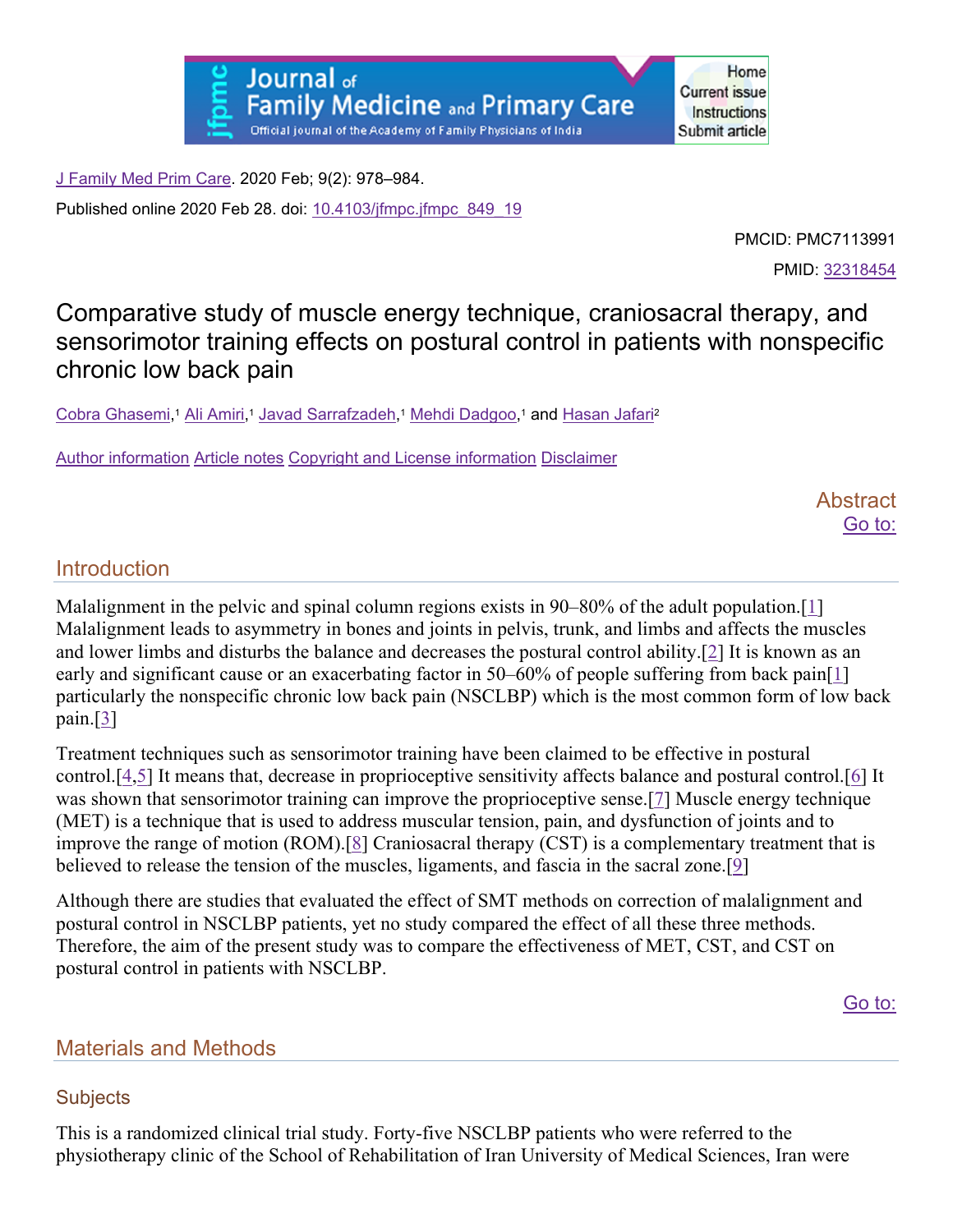selected for this study. A convenience sampling method was used to select the participants. The ethics committee of Iran University of Medical Sciences has approved the study

(IR.IUMS.REC139509211342216). All participants signed written consent. The inclusion criteria included patients suffering from anterior or posterior rotation of the right or left innominate or sacroiliac joint upslip, aged between 20 to 40 years, having low back pain (LBP) below the costal margin and above the inferior gluteal folds, and suffering from low back pain for more than 6 months while the exclusion criteria included pregnancy, seizure, tumor, history of neurologic disorder, lumbar fracture, and lumbar surgery. The appropriate individuals were accidentally allocated in three groups including CST ( $n = 15$ ), MET ( $n = 15$ ) 15), and SMT (*n* = 15).

Before starting the first session of treatment the parameters of the center of pressure (COP) including standard deviation COP amplitude in frontal plane (SD-Ax), standard deviation COP amplitude in sagittal plane (SD-Ay), standard deviation velocity of COP in frontal plane (SD-Vx), standard deviation velocity of COP in sagital plane (SD-Vy), anterior-posterior phase plane portrait (PPP-AP), mediolateral phase plane portrait (PPP-ML), anterior-posterior mediolateral phase plane portrait (PPP-APML), mean total velocity (MTV), and area were measured in 8 positions including standing on two legs with open eyes (STLOE), standing on two legs with closed eyes (STLCE), standing on single leg with open eyes (SSLOE) (the dysfunction side leg), standing on single leg with closed eyes (SSLCE), half squat on two legs with open eyes (HSTLOE), half squat on two legs with closed eyes (HSTLCE), half squat on single leg with open eyes (HSSLOE), and half squat on single leg with closed eyes (HSSLCE) were measured. Force plate (Model 9260AA6, Kistler Company, Switzerland) was used to measure the parameters. The signals were collected at a sampling frequency of 100 Hz. Patients were placed on a force plate with bare feet. The distance of the legs during the test was the same as per the width of the pelvis to avoid the effect of the variation on the base of support. Hands were also attached to the body. The blindfold was also made to close the eyes while measuring the desired parameters on the force plate. The reliability of the COP parameters was confirmed through Salavati, Mazaheri, and Moghadam studies.[10,11,12,13]

### **Intervention**

The CST, MET, and SMT interventions were done as follow:

For craniosacral therapy modified protocol by Upledger and Vredevoogd was used.[14] About 10 sessions of CST were performed for the CST group for 5 weeks, i.e., 2 sessions per week. Each CST session comprised of four phases, namely, in prone position, in side-lying position in front of the therapist, in sidelying position behind the therapist, and in supine position. In this treatment protocol, the therapist did not personally modify the patient's CRI (cranial rhythmic impulse) rhythm but only followed and monitored it by releasing and relaxing his mind and paying close attention to the patient's rhythm. Later, after the rhythm of the area was corrected, she moved her hand and again observed the rhythm of the new area carefully. In this way, the erroneous and defective rhythm of the cranial sutures were corrected by the careful attention of the therapist. That is, without any intervention and resistance of the therapist's mind, these positive changes in rhythm occurred.

MET group received 10 sessions of muscle energy technique during 5 weeks; 2 sessions per week were conducted for treatment of posterior rotation of the right or left innominate (to restore anterior rotation) and anterior rotation of the right or left innominate (to restore posterior rotation) dysfunctions (with regard to the dysfunction side)[15] and correction of a sacroiliac joint upslip.[1]

Patients in the SMT group received 10 sessions of sensorimotor training during 5 weeks; 2 sessions per week, according to a global approach by page. Base on this method, patients' improvement was assessed through three phases; static, dynamic, and functional.[16] In each phase, patients experience different postures and bases of support and their center of gravity was challenged.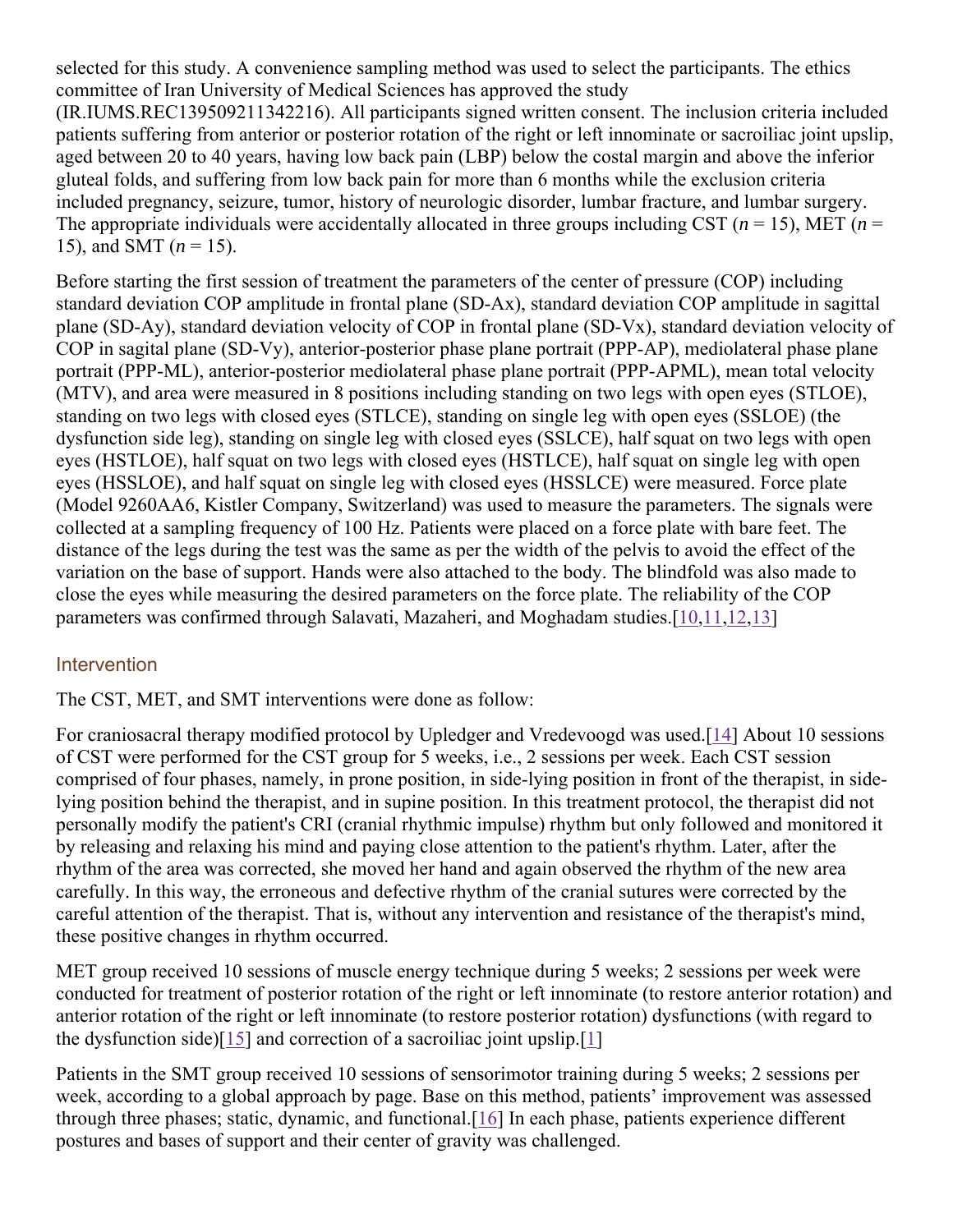After the last session of treatment and after 2 months follow-up, all the parameters of COP were measured in 8 positions again.

#### Statistical analysis

SPSS software (version 22) was used for analyzing data. ANOVA and Tukey post-hoc tests were used to compare the data. Repeated measures of analysis of variance (ANOVA, Wilks' Lambda test) were used to assess the effects of group, time, and interaction.  $P \leq 0.05$  was considered significant.

#### Go to:

### **Results**

The result of repeated measurement of ANOVA in determination of the interactions between SD-Ax and time showed that the pattern of recovery in the three groups (SMT, MET, and CST) does not differ significantly in STLOE ( $P = 0.538$ ), STLCE ( $P = 0.988$ ), SSLOE ( $P = 0.213$ ), SSLCE ( $P = 0.177$ ), HSTLOE ( $P = 0.139$ ), HSSLOE ( $P = 0.052$ ), and HSSLCE ( $P = 0.492$ ) positions.

The result of repeated measurement of ANOVA test in determination of the interactions between SD-Ax and time and SD-Ay and time showed that the pattern of recovery in the three groups (SMT, MET, and CST) had a significant difference in HSTLCE and SSLCE position respectively  $(P = 0.049)$  [Table 1].

#### Table 1

Postural control variables with a significant difference between three methods of the CST, MET, and SMT with regard to the position

| <b>Position</b> | <b>Intervention Group</b> |                     | Time (mean±SD)        |                     |       | $\mathbf{P}$ |                |          |
|-----------------|---------------------------|---------------------|-----------------------|---------------------|-------|--------------|----------------|----------|
|                 |                           | <b>Base Time</b>    | <b>Post Treatment</b> | Follow-up           | $P_0$ | $P_1$        | P <sub>2</sub> | $P_{12}$ |
|                 |                           |                     | $SD-Ax$               |                     |       |              |                |          |
| HSTLCE CST      |                           | $0.0079 \pm 0.0033$ | $0.0037 \pm 0.0015$   | $0.0021 \pm 0.0011$ | 0.001 | < 0.001      | 0.015          | < 0.001  |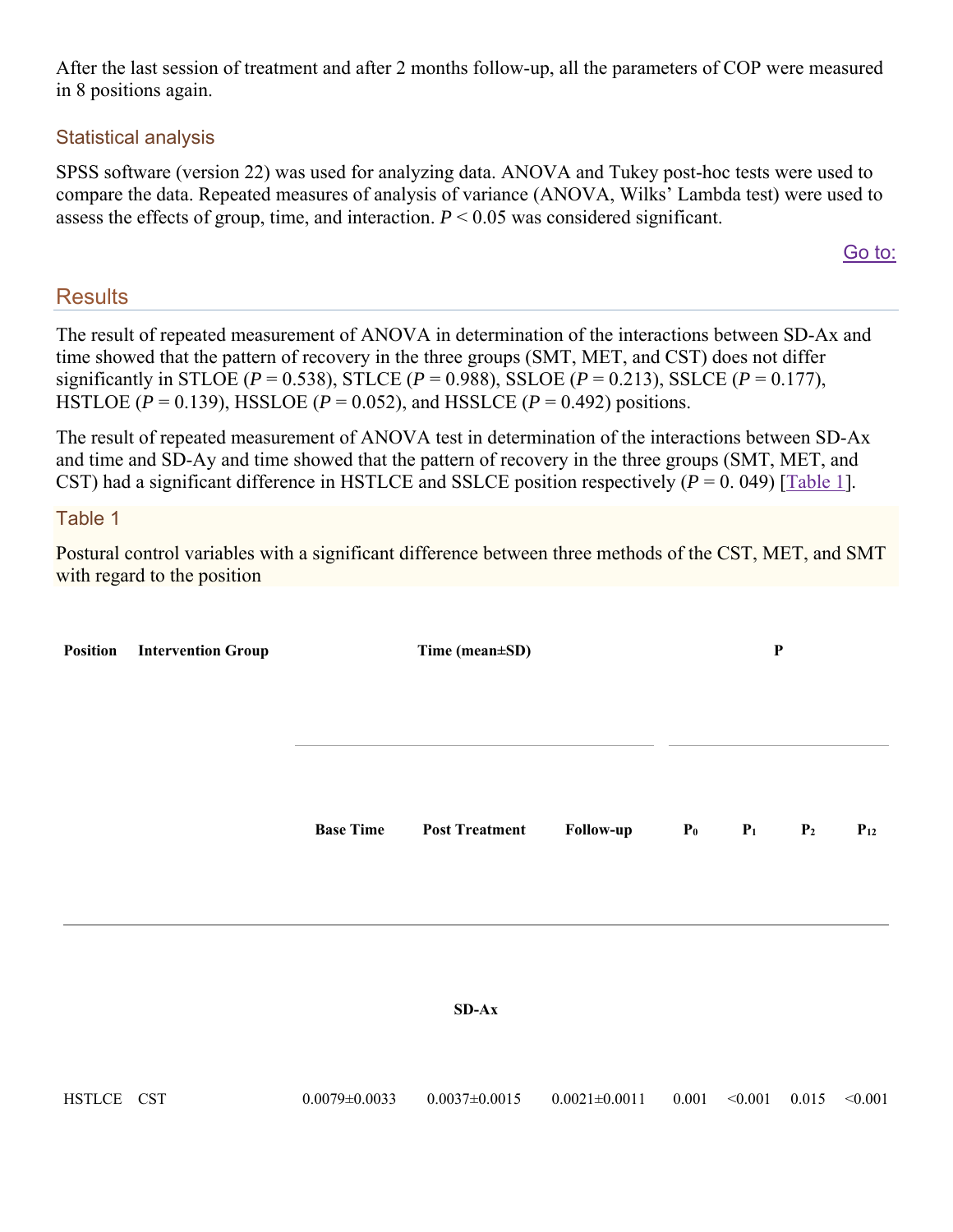| Position | <b>Intervention Group</b>            |                           | Time (mean±SD)        |                       |                | $\mathbf P$         |                |          |
|----------|--------------------------------------|---------------------------|-----------------------|-----------------------|----------------|---------------------|----------------|----------|
|          |                                      | <b>Base Time</b>          | <b>Post Treatment</b> | Follow-up             | $\mathbf{P}_0$ | P <sub>1</sub>      | P <sub>2</sub> | $P_{12}$ |
|          |                                      |                           | $SD-Ax$               |                       |                |                     |                |          |
|          | <b>MET</b>                           | $0.0087 \pm 0.0025$       | $0.0061 \pm 0.0022$   | $0.0061 \pm 0.0022$ * | 0.010          | 0.017               | 1.000          | 0.001    |
|          | SMT                                  | $0.0103 \pm 0.0027$       | $0.0061 \pm 0.0011$   | $0.0058 \pm 0.0010$   |                | $< 0.001$ $< 0.001$ | 1.000          | < 0.001  |
|          | $\boldsymbol{P}$                     | 0.083                     | 0.270                 | 0.031                 |                |                     |                |          |
|          | Result of Repeated<br>Measurement of | Time effect               | P<0.001               | $F = 59.344$          |                | Effect size=0.580   |                |          |
|          | <b>ANOVA</b>                         | Group effect              | P<0.001               | $F=18.636$            |                | Effect size=0.464   |                |          |
|          |                                      | <b>Interaction Effect</b> | $P=0.049$             | $F = 2.710$           |                | Effect size=0.112   |                |          |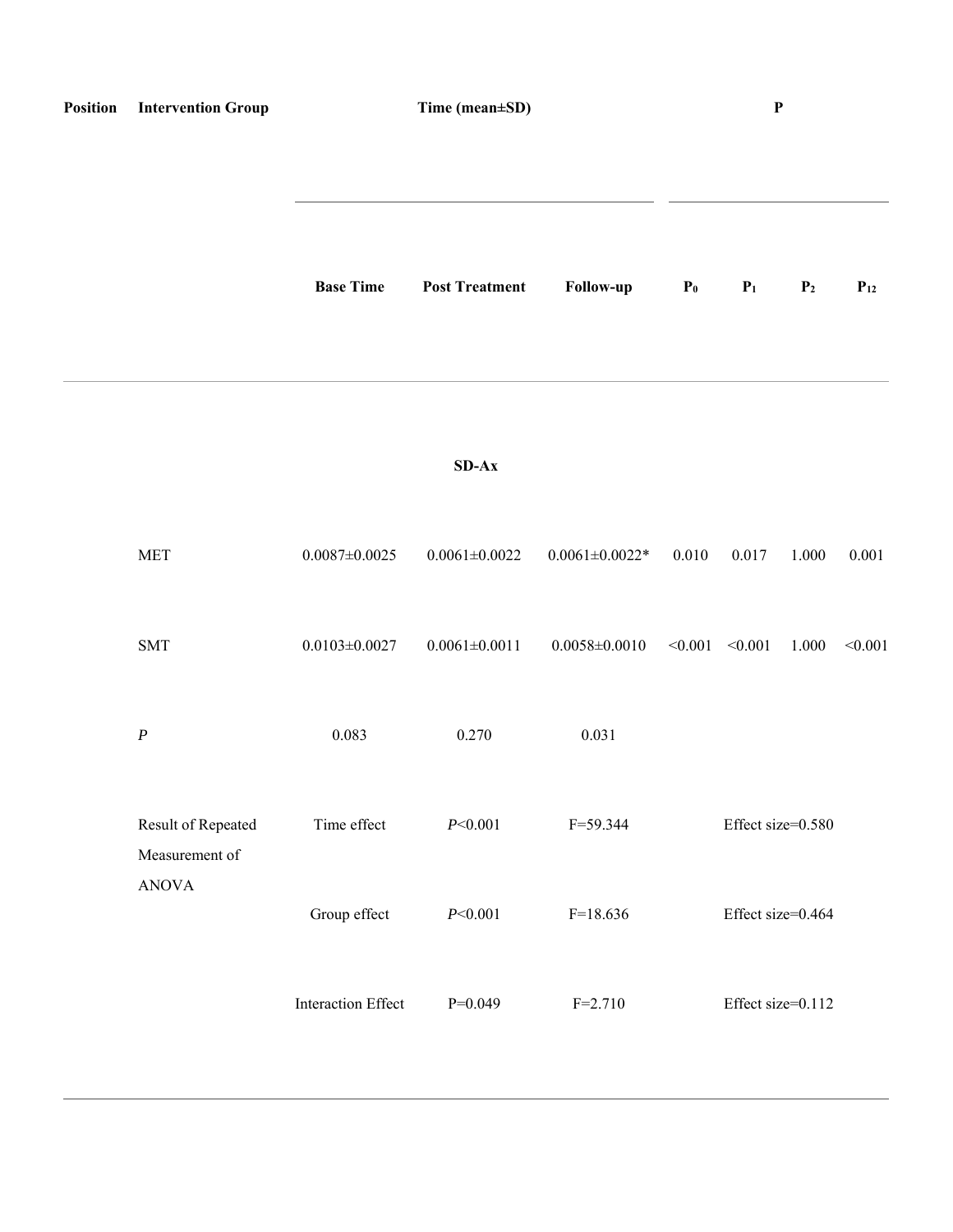| Position     | <b>Intervention Group</b>   |                       | Time (mean±SD)        |                       |       | $\boldsymbol{\mathrm{P}}$ |                          |          |
|--------------|-----------------------------|-----------------------|-----------------------|-----------------------|-------|---------------------------|--------------------------|----------|
|              |                             | <b>Base Time</b>      | <b>Post Treatment</b> | Follow-up             | $P_0$ | P <sub>1</sub>            | P <sub>2</sub>           | $P_{12}$ |
|              |                             |                       | $SD-Ax$               |                       |       |                           |                          |          |
|              |                             |                       | SD-Ay                 |                       |       |                           |                          |          |
| <b>SSLCE</b> | $\operatorname{CST}$        | $0.0237 \pm 0.0123$   | $0.0091 \pm 0.0022$   | $0.0054 \pm 0.0036$   | 0.001 | < 0.001                   | 0.003                    | < 0.001  |
|              | $\ensuremath{\mathrm{EMT}}$ | $0.0140 \pm 0.0123$ * | $0.0093 \pm 0.0022$ * | $0.0096 \pm 0.0022$ * |       |                           | $\overline{\phantom{a}}$ | 0.200    |
|              | $\text{SMT}{}$              | $0.0124 \pm 0.0044$ * | $0.0112 \pm 0.0027$ * | $0.0115 \pm 0.0033$ * |       | $\overline{\phantom{0}}$  | $\overline{\phantom{a}}$ | 0.688    |
|              | $\boldsymbol{P}$            | 0.008                 | 0.005                 | < 0.001               |       |                           |                          |          |
|              |                             | Time effect           | $P<0.001$             | $F=18.647$            |       | Effect size=0.302         |                          |          |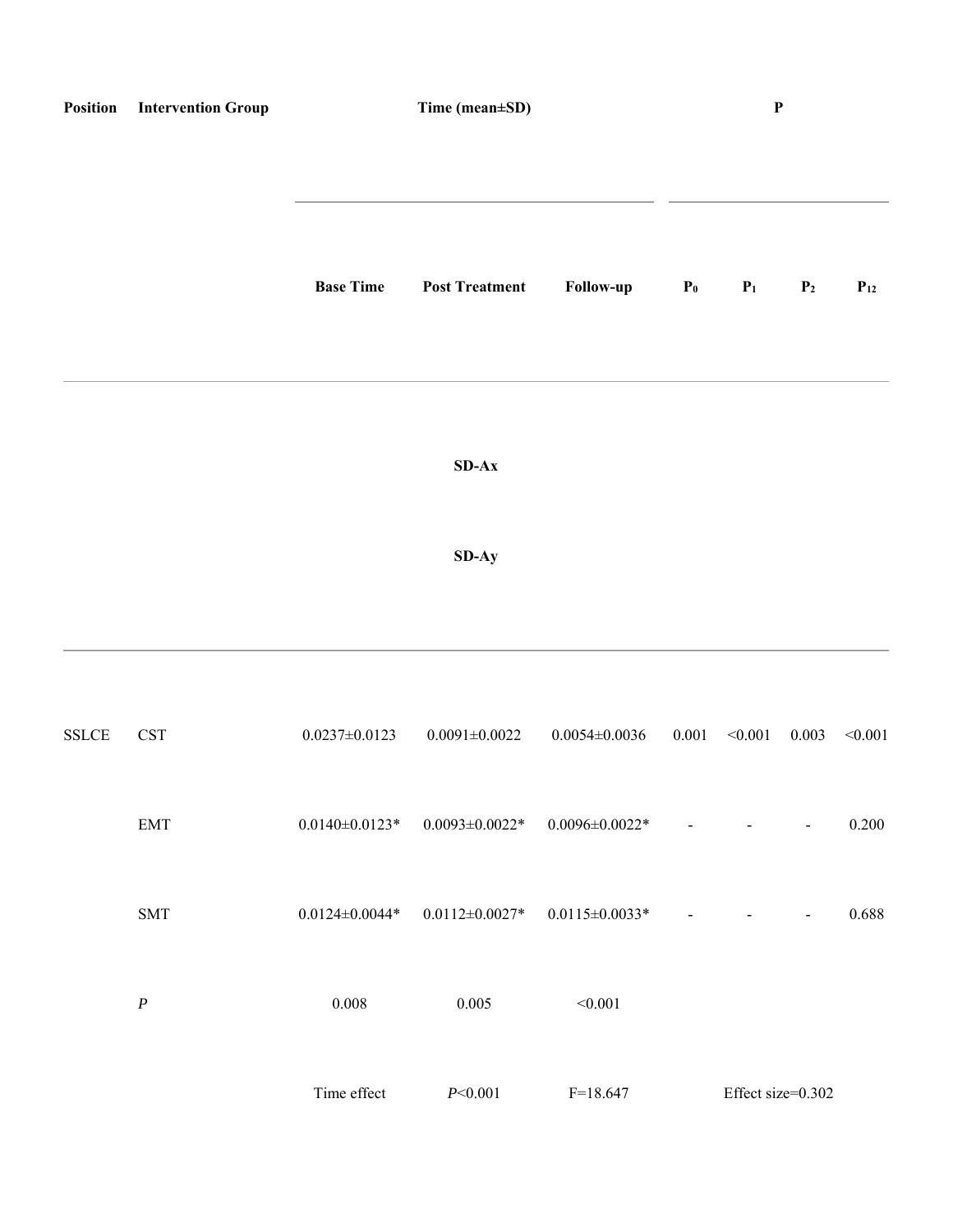| Position   | <b>Intervention Group</b>               |                           | Time (mean±SD)        |                      |                | $\mathbf P$       |                          |          |
|------------|-----------------------------------------|---------------------------|-----------------------|----------------------|----------------|-------------------|--------------------------|----------|
|            |                                         | <b>Base Time</b>          | <b>Post Treatment</b> | Follow-up            | P <sub>0</sub> | P <sub>1</sub>    | P <sub>2</sub>           | $P_{12}$ |
|            |                                         |                           | $SD-Ax$               |                      |                |                   |                          |          |
|            | Results of repeated<br>measure of ANOVA | Group effect              | $P=0.374$             | $F=1.007$            |                | Effect size=0.045 |                          |          |
|            |                                         | <b>Interaction Effect</b> | P<0.001               | $F = 8.105$          |                | Effect size=0.274 |                          |          |
| HSTLOE CST |                                         | $0.0091 \pm 0.0042$       | $0.0051 \pm 0.0016$   | $0.0045 \pm 0.0017$  | 0.010          | 0.006             | 1.000                    | 0.001    |
|            | $\ensuremath{\mathrm{EMT}}$             | $0.0071 \pm 0.0029$       | $0.0064 \pm 0.0026$   | $0.0065 \pm 0.0027$  |                |                   | $\overline{\phantom{a}}$ | 0.735    |
|            | $\operatorname{SMT}$                    | $0.0113 \pm 0.0055$ *     | $0.0043 \pm 0.0012*$  | $0.0043 \pm 0.0012*$ | 0.001          | < 0.001           | 1.000                    | < 0.001  |
|            | $\boldsymbol{P}$                        | 0.043                     | 0.003                 | < 0.003              |                |                   |                          |          |
|            |                                         | Time effect               | P<0.001               | $F = 28.082$         |                | Effect size=0.395 |                          |          |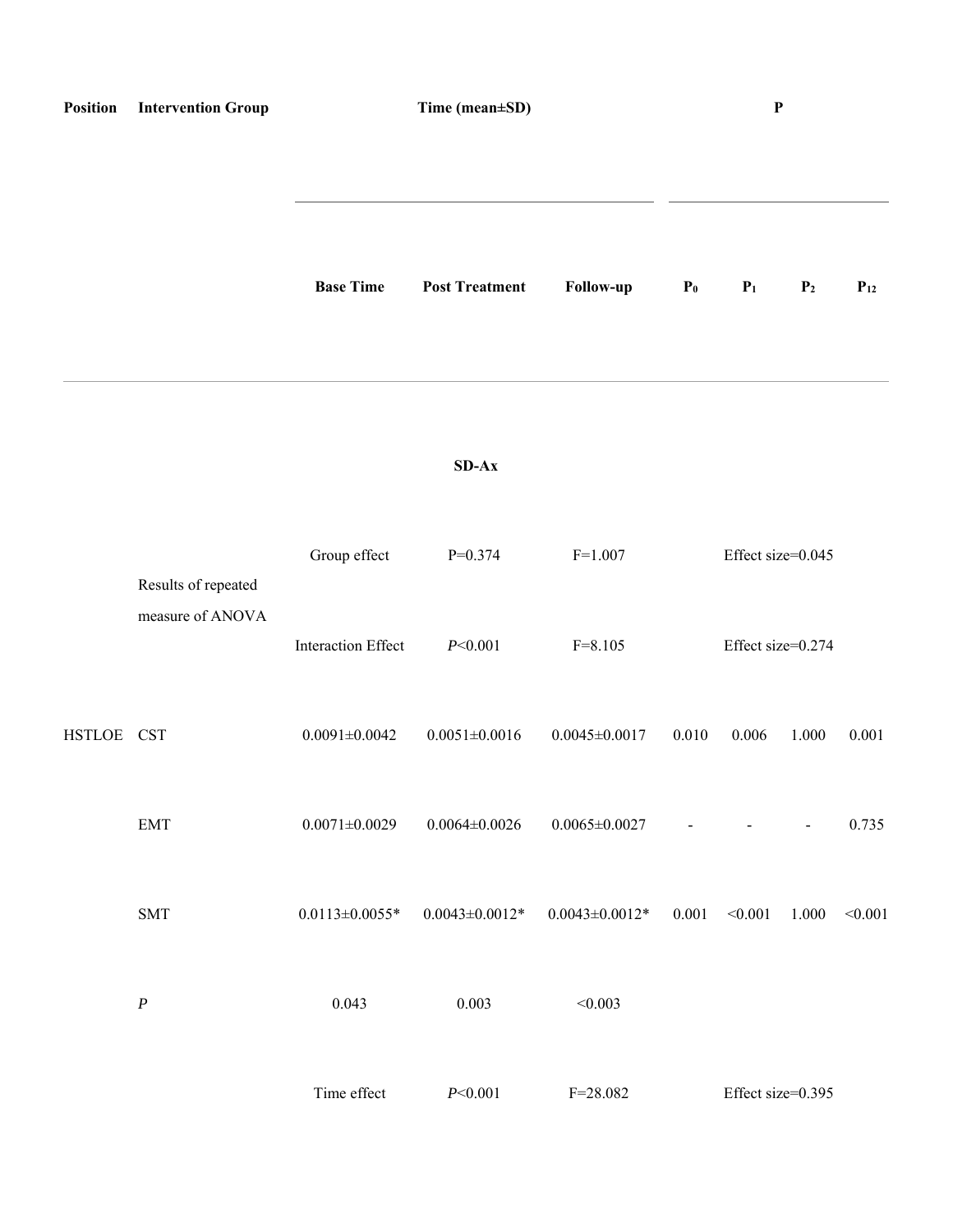| Position   | <b>Intervention Group</b>               |                           | Time (mean±SD)        |                       |       |                   | $\mathbf P$       |          |  |  |
|------------|-----------------------------------------|---------------------------|-----------------------|-----------------------|-------|-------------------|-------------------|----------|--|--|
|            |                                         | <b>Base Time</b>          | <b>Post Treatment</b> | Follow-up             | $P_0$ | P <sub>1</sub>    | P <sub>2</sub>    | $P_{12}$ |  |  |
|            |                                         |                           | $SD-AX$               |                       |       |                   |                   |          |  |  |
|            | Results of repeated<br>measure of ANOVA | Group effect              | $P=0.757$             | $F=0.280$             |       | Effect size=0.013 |                   |          |  |  |
|            |                                         | <b>Interaction Effect</b> | $P=0.001$             | $F = 5.816$           |       |                   | Effect size=0.213 |          |  |  |
|            |                                         |                           | $SD-Vx$               |                       |       |                   |                   |          |  |  |
| HSTLOE CST |                                         | $0.0247 \pm 0.0176$       | $0.0095 \pm 0.0037$   | $0.0080 {\pm} 0.0066$ | 0.012 | 0.015             | 1.000             | 0.003    |  |  |
|            | <b>EMT</b>                              | $0.0404 \pm 0.0168$       | $0.0183 \pm 0.0116$   | $0.0201 \pm 0.0134$   | 0.004 | 0.016             | $1.000\,$         | 0.001    |  |  |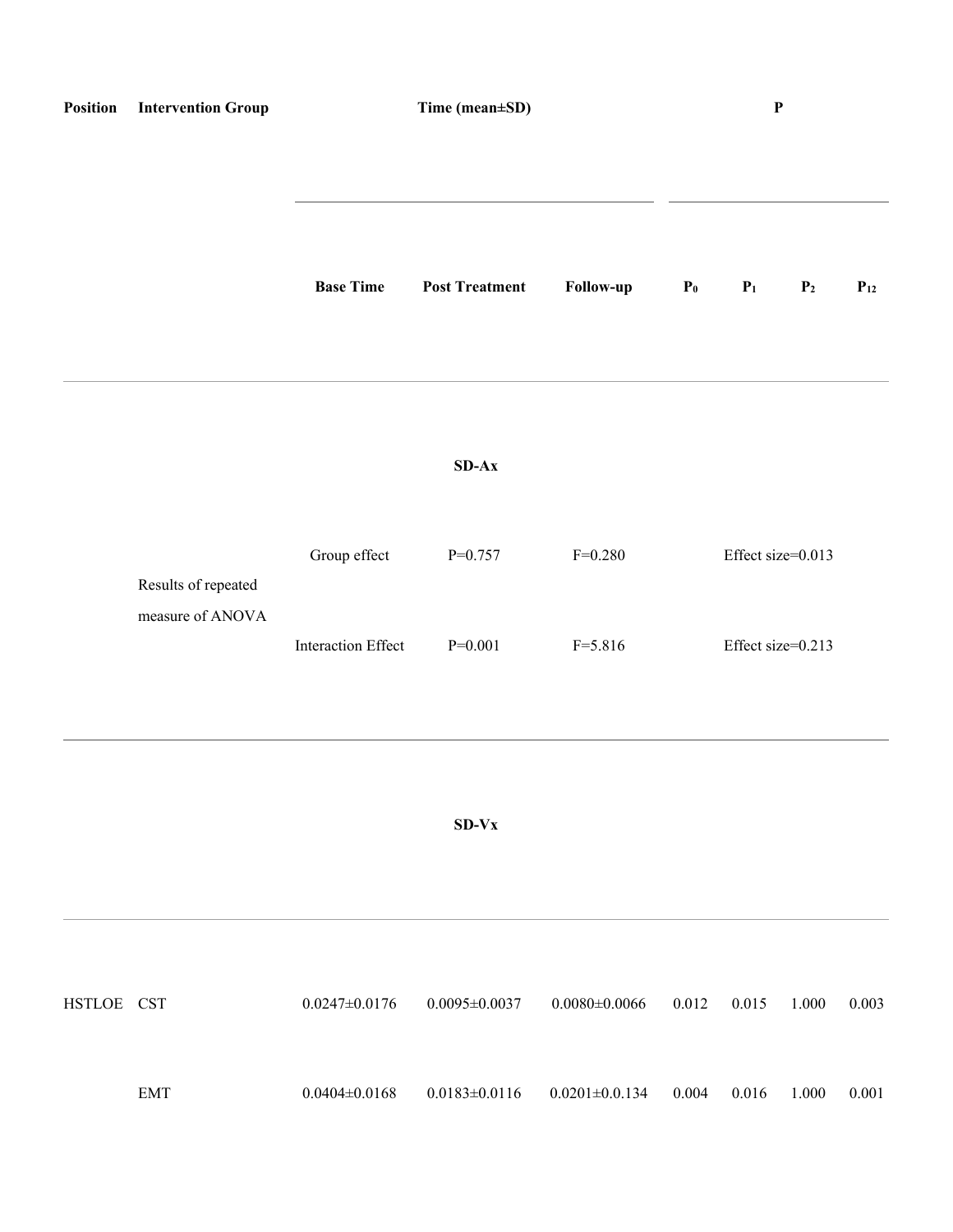| Position   | <b>Intervention Group</b>               |                           | Time (mean±SD)        |                       |                | $\mathbf P$       |                |          |
|------------|-----------------------------------------|---------------------------|-----------------------|-----------------------|----------------|-------------------|----------------|----------|
|            |                                         | <b>Base Time</b>          | <b>Post Treatment</b> | Follow-up             | P <sub>0</sub> | P <sub>1</sub>    | P <sub>2</sub> | $P_{12}$ |
|            |                                         |                           | $SD-Ax$               |                       |                |                   |                |          |
|            | <b>SMT</b>                              | $0.0575 \pm 0.0211$ *#    | $0.0210\pm0.0093*$    | $0.0208 \pm 0.0094$ * | < 0.001        | < 0.001           | 1.000          | < 0.001  |
|            | $\boldsymbol{P}$                        | < 0.001                   | 0.025                 | 0.034                 |                |                   |                |          |
|            | Results of repeated<br>measure of ANOVA | Time effect               | P<0.001               | $F = 48.323$          |                | Effect size=0.529 |                |          |
|            |                                         | Group effect              | P<0.001               | $F = 29.958$          |                | Effect size=0.582 |                |          |
|            |                                         | <b>Interaction Effect</b> | $P=0.026$             | $F=3.106$             |                | Effect size=0.126 |                |          |
| HSTLCE CST |                                         | $0.0337 \pm 0.0199$       | $0.0111 \pm 0.0046$   | $0.0072 \pm 0.0055$   | 0.001          | 0.001             | 0.057          | < 0.001  |
|            | EMT                                     | $0.0497 \pm 0.0181$       | $0.0264 \pm 0.0167$   | $0.0266 \pm 0.0149$   | 0.002          | 0.001             | 1.000          | < 0.001  |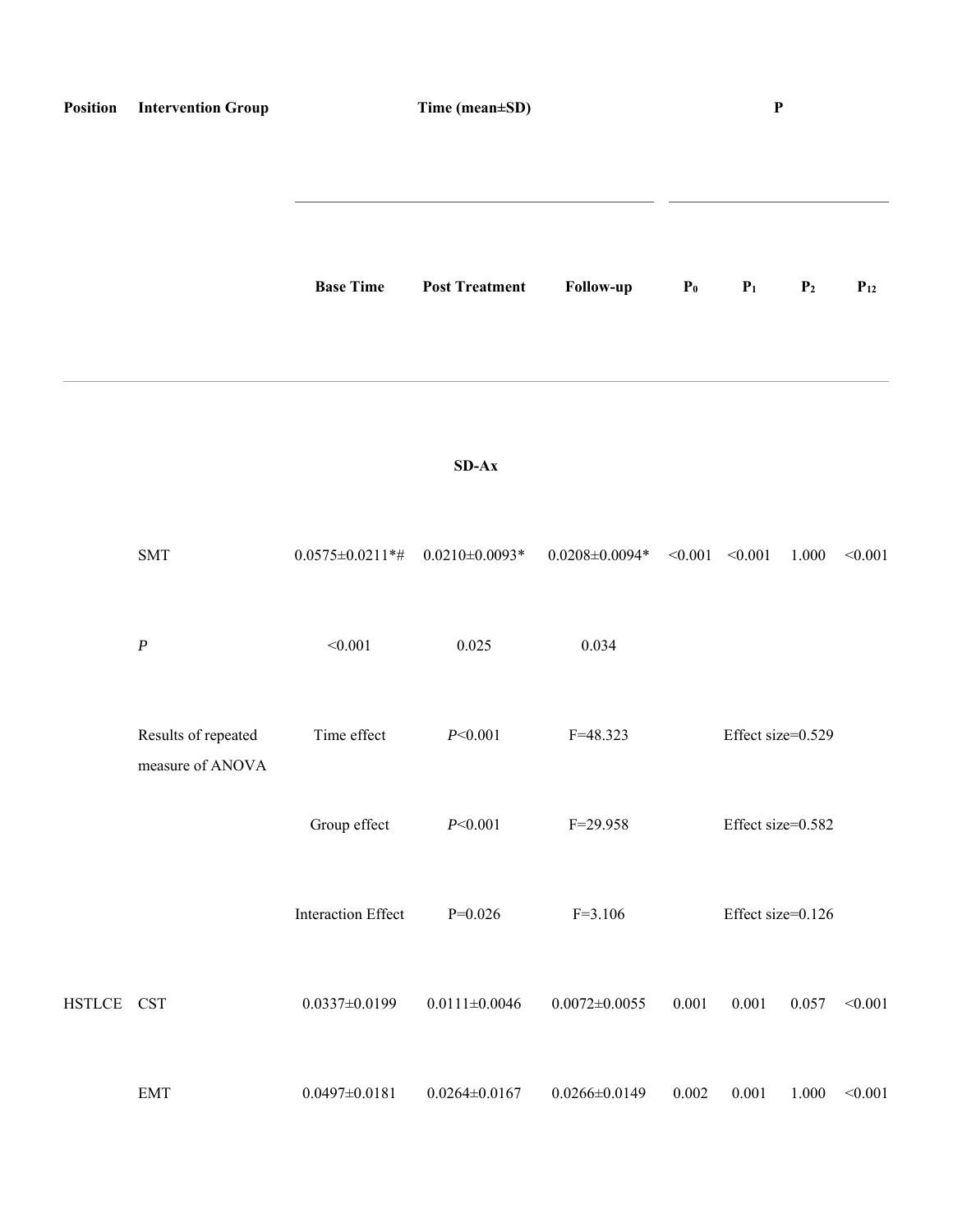| Position   | <b>Intervention Group</b>               |                           | Time (mean±SD)        |                                                                    |       | $\boldsymbol{\mathrm{P}}$<br>$P_0$<br>$P_1$<br>P <sub>2</sub><br>0.993<br>Effect size=0.636<br>Effect size=0.456 |                          |          |
|------------|-----------------------------------------|---------------------------|-----------------------|--------------------------------------------------------------------|-------|------------------------------------------------------------------------------------------------------------------|--------------------------|----------|
|            |                                         | <b>Base Time</b>          | <b>Post Treatment</b> | Follow-up                                                          |       |                                                                                                                  |                          | $P_{12}$ |
|            |                                         |                           | $SD-Ax$               |                                                                    |       |                                                                                                                  |                          |          |
|            | <b>SMT</b>                              | $0.0620 \pm 0.0204$ *     | $0.0238 \pm 0.0.103$  | $0.0207 \pm 0.0068 \# \quad \textless 0.001 \quad \textless 0.001$ |       |                                                                                                                  |                          | < 0.001  |
|            | $\boldsymbol{P}$                        | 0.001                     | 0.065                 | 0.042                                                              |       |                                                                                                                  |                          |          |
|            | Results of repeated<br>measure of ANOVA | Time effect               | P<0.001               | $F = 75.205$                                                       |       |                                                                                                                  |                          |          |
|            |                                         | Group effect              | P<0.001               | $F=18.058$                                                         |       |                                                                                                                  |                          |          |
|            |                                         | <b>Interaction Effect</b> | $P=0.044$             | $F = 2.558$                                                        |       | Effect size=0.106                                                                                                |                          |          |
| HSSLOE CST |                                         | $0.0426 \pm 0.0197$       | $0.0378 \pm 0.0061$   | $0.0320 \pm 0.0194$                                                |       |                                                                                                                  | $\overline{\phantom{a}}$ | 0.239    |
|            | <b>EMT</b>                              | $0.0819 \pm 0.0377$ *     | $0.0356 \pm 0.0067$ * | $0.0358 \pm 0.0064$ *                                              | 0.001 | $0.001\,$                                                                                                        | $1.000\,$                | < 0.001  |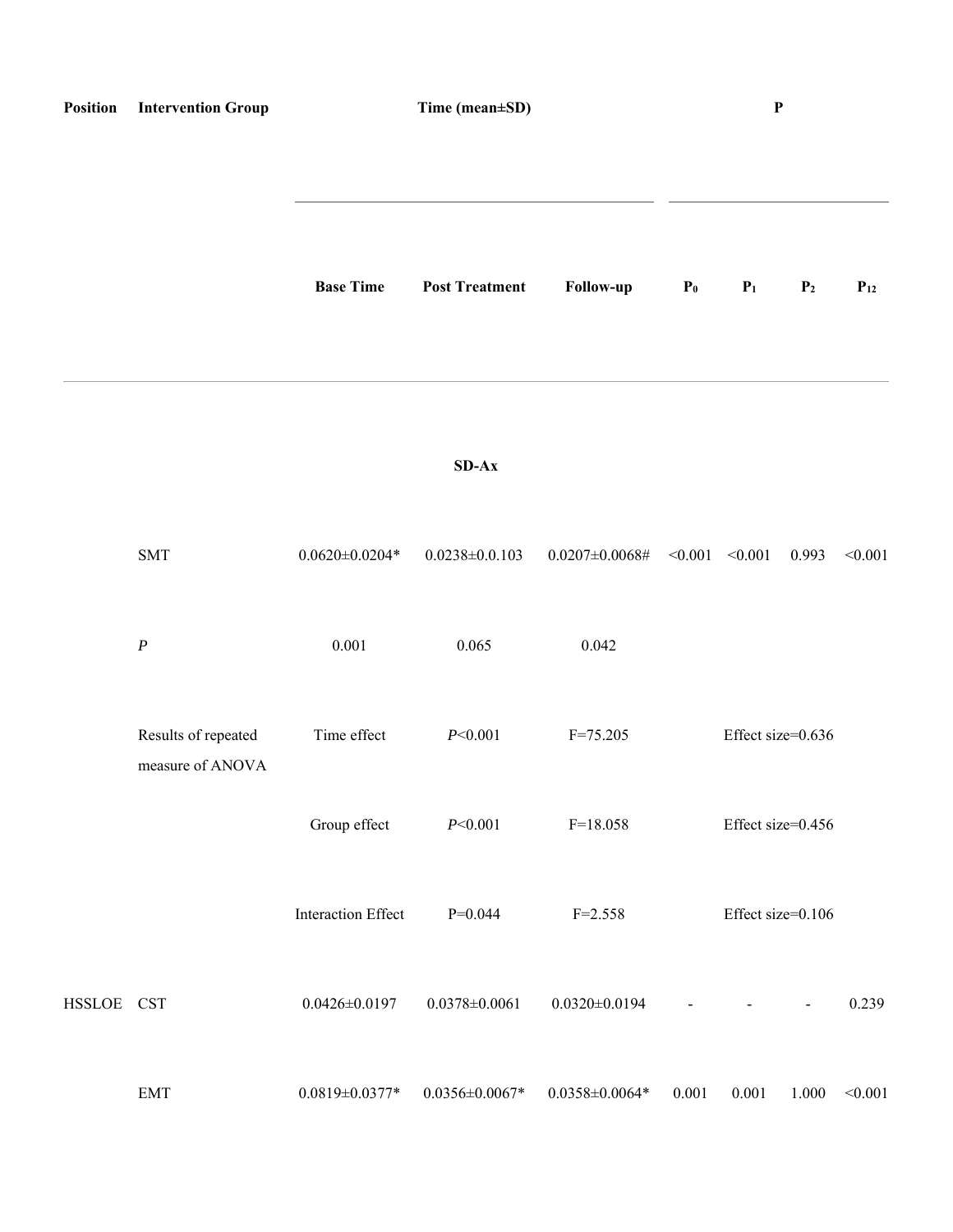| Position | <b>Intervention Group</b>               | Time (mean±SD)            |                       |                       |                | $\boldsymbol{\mathrm{P}}$ |                |          |
|----------|-----------------------------------------|---------------------------|-----------------------|-----------------------|----------------|---------------------------|----------------|----------|
|          |                                         |                           |                       |                       |                |                           |                |          |
|          |                                         | <b>Base Time</b>          | <b>Post Treatment</b> | Follow-up             | P <sub>0</sub> | P <sub>1</sub>            | P <sub>2</sub> | $P_{12}$ |
|          |                                         |                           | $SD-AX$               |                       |                |                           |                |          |
|          | <b>SMT</b>                              | $0.0858 \pm 0.0412*$      | $0.0411 \pm 0.0071$ * | $0.0406 \pm 0.0071$ * | 0.002          | 0.002                     | 1.000          | 0.001    |
|          | $\boldsymbol{P}$                        | $0.001\,$                 | $0.001\,$             | 0.012                 |                |                           |                |          |
|          | Results of repeated<br>measure of ANOVA | Time effect               | P<0.001               | $F = 38.402$          |                | Effect size=0.472         |                |          |
|          |                                         | Group effect              | $P=0.001$             | $F = 8.623$           |                | Effect size=0.286         |                |          |
|          |                                         | <b>Interaction Effect</b> | $P=0.003$             | $F = 5.834$           |                | Effect size=0.213         |                |          |
|          |                                         |                           |                       |                       |                |                           |                |          |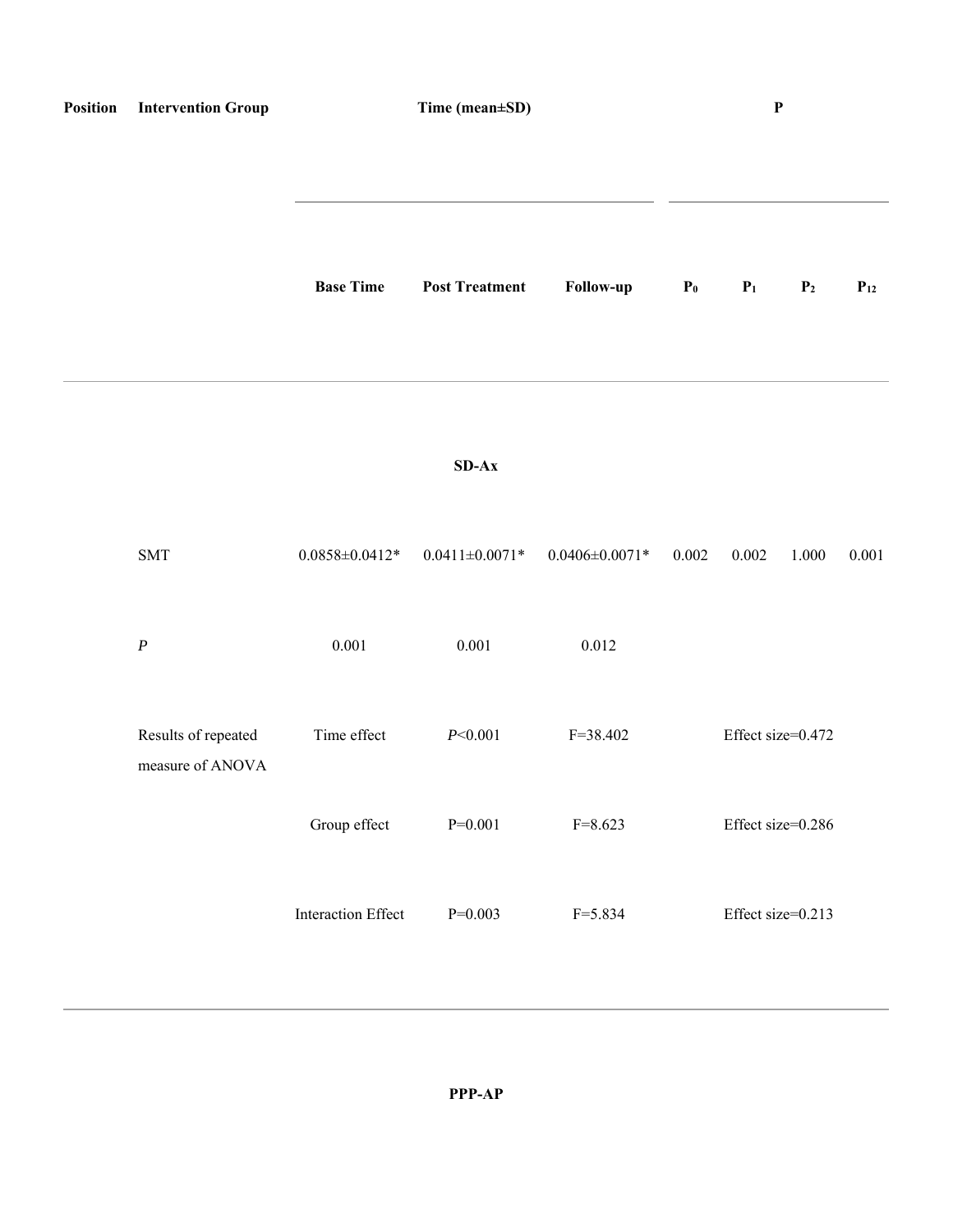| Position     | <b>Intervention Group</b>               | Time (mean±SD)       |                       |                     | $\boldsymbol{\mathrm{P}}$ |                     |                   |                     |
|--------------|-----------------------------------------|----------------------|-----------------------|---------------------|---------------------------|---------------------|-------------------|---------------------|
|              |                                         | <b>Base Time</b>     | <b>Post Treatment</b> | Follow-up           | P <sub>0</sub>            | P <sub>1</sub>      | $\mathbf{P}_2$    | $P_{12}$            |
|              |                                         |                      | $SD-Ax$               |                     |                           |                     |                   |                     |
| <b>SSLOE</b> | <b>CST</b>                              | $0.19357 \pm 0.0338$ | $0.1798 \pm 0.0196$   | $0.1101 \pm 0.0517$ | 0.562                     | 0.001               |                   | $< 0.001$ $< 0.001$ |
|              | $\ensuremath{\mathrm{EMT}}$             | $0.2632 \pm 0.1439$  | $0.1670 \pm 0.0121*$  | $0.1670 \pm 0.0121$ | 0.068                     | 0.052               | 1.000             | 0.019               |
|              | $\operatorname{SMT}$                    | $0.2623 \pm 0.0404$  | $0.1960 \pm 0.0140$   | $0.1965 \pm 0.0142$ |                           | $< 0.001$ $< 0.001$ | 1.000             | < 0.001             |
|              | $\boldsymbol{P}$                        | 0.048                | 0.041                 | 0.661               |                           |                     |                   |                     |
|              | Results of repeated<br>measure of ANOVA | Time effect          | P<0.001               | $F = 28.455$        |                           |                     | Effect size=0.398 |                     |

Group effect  $P < 0.001$  F=12.229 Effect size=0.363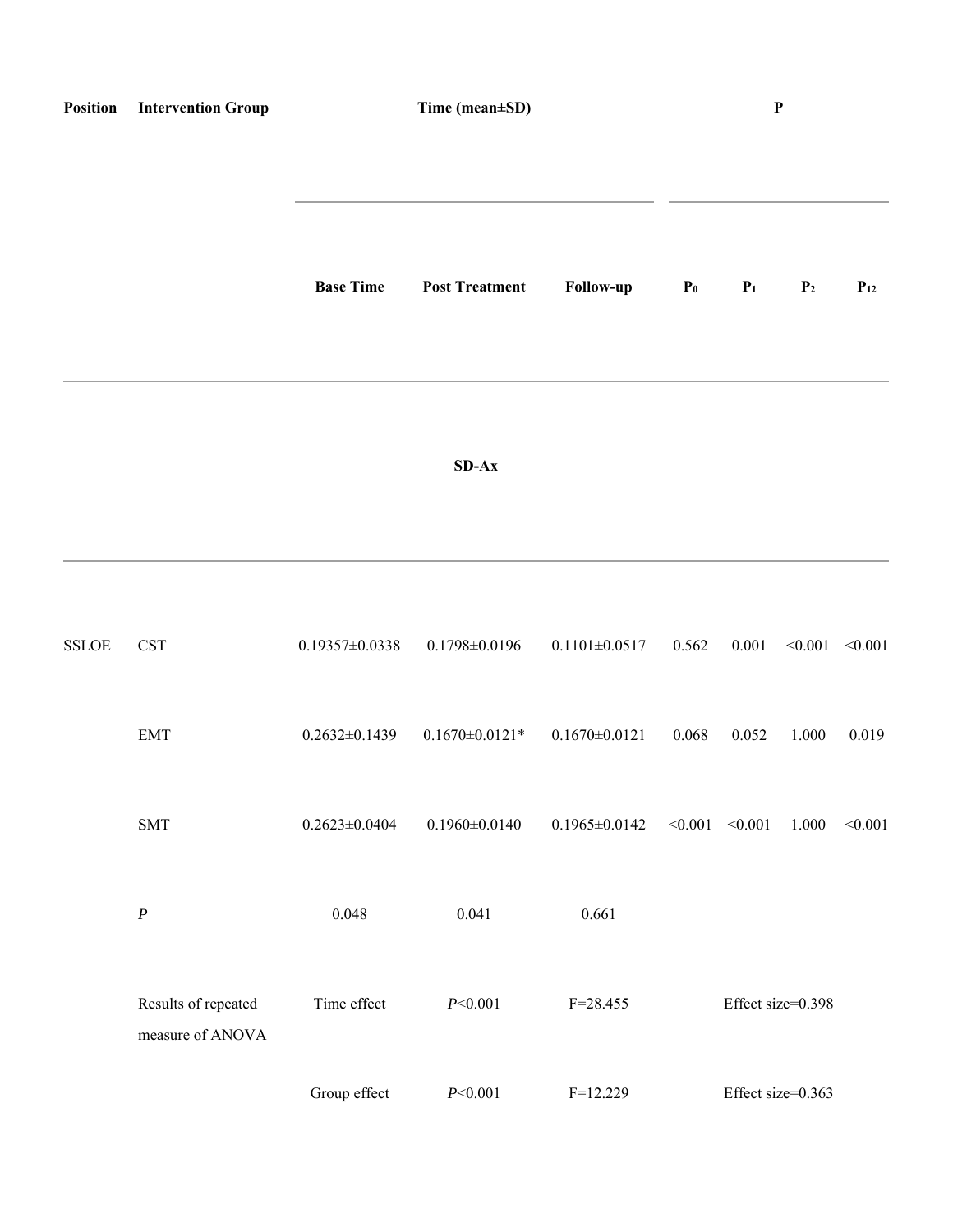| Position     | <b>Intervention Group</b>               | Time (mean±SD)            |                       |                       |                | ${\bf P}$                |                   |          |
|--------------|-----------------------------------------|---------------------------|-----------------------|-----------------------|----------------|--------------------------|-------------------|----------|
|              |                                         |                           |                       |                       |                |                          |                   |          |
|              |                                         | <b>Base Time</b>          | <b>Post Treatment</b> | Follow-up             | P <sub>0</sub> | P <sub>1</sub>           | P <sub>2</sub>    | $P_{12}$ |
|              |                                         |                           |                       |                       |                |                          |                   |          |
|              |                                         |                           | $SD-Ax$               |                       |                |                          |                   |          |
|              |                                         | <b>Interaction Effect</b> | $P=0.039$             | $F=3.264$             |                |                          | Effect size=0.132 |          |
| <b>SSLCE</b> | <b>CST</b>                              | $0.3668 \pm 0.2802$       | $0.2353 \pm 0.0389$   | $0.0072 \pm 0.0055$   | 0.264          | 0.022                    | < 0.001           | 0.013    |
|              | <b>EMT</b>                              | $0.2747 \pm 0.0923$       | $0.2344 \pm 0.0212$   | $0.0266 \pm 0.0149$ * | $\blacksquare$ | $\overline{\phantom{a}}$ | $\blacksquare$    | 0.133    |
|              | <b>SMT</b>                              | $0.2792 \pm 0.0296$       | $0.2639 \pm 0.0297$   | $0.2599 \pm 0.0469$ * |                |                          | $\overline{a}$    | 0.345    |
|              | $\boldsymbol{P}$                        | 0.261                     | 0.175                 | 0.004                 |                |                          |                   |          |
|              | Results of repeated<br>measure of ANOVA | Time effect               | $P=0.003$             | $F=9.324$             |                |                          | Effect size=0.178 |          |
|              |                                         | Group effect              | $P=0.498$             | $F = 0.708$           |                |                          | Effect size=0.032 |          |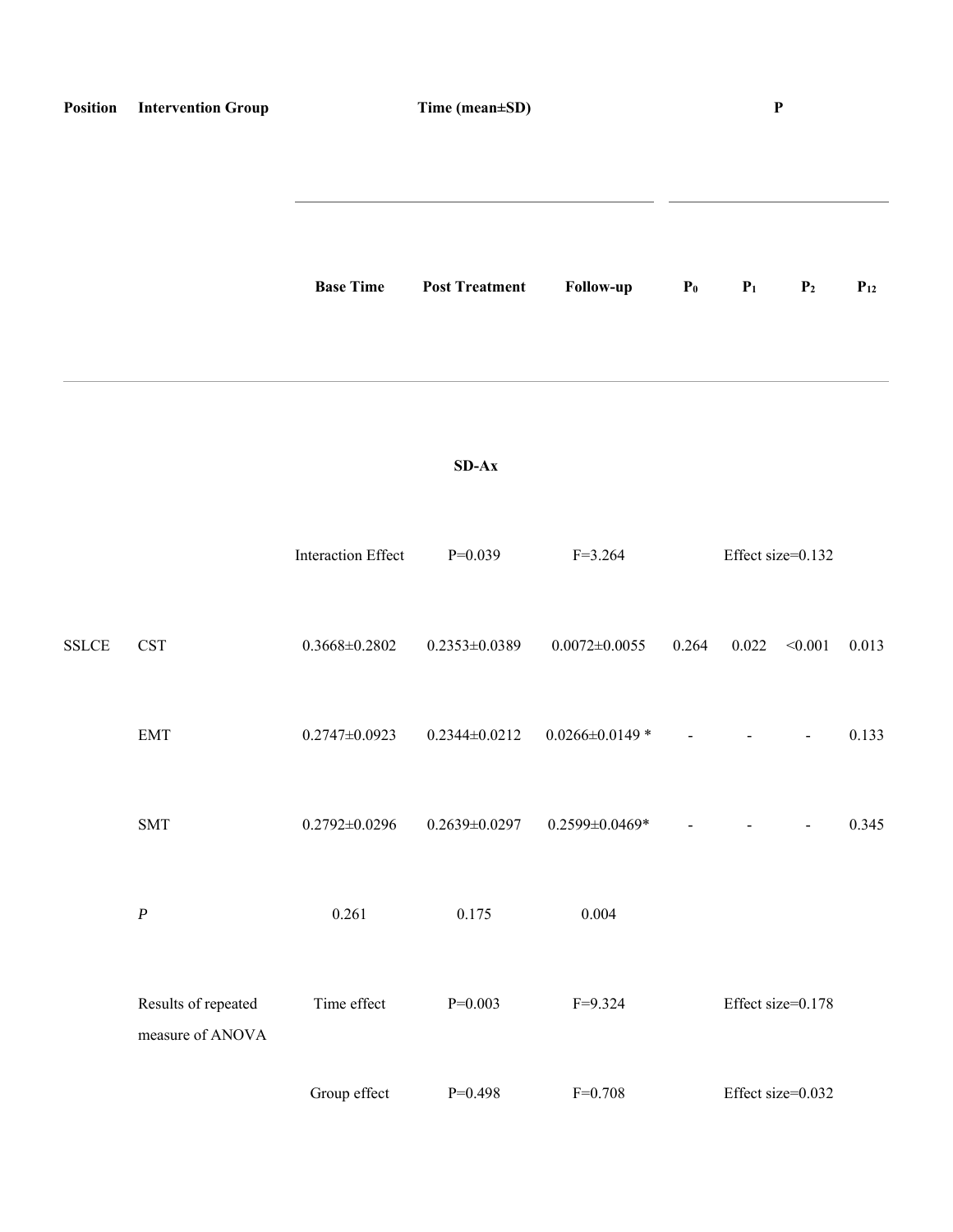| Position   | <b>Intervention Group</b>               | $\mathbf P$<br>Time (mean±SD) |                       |                                         |                |                   |                |          |
|------------|-----------------------------------------|-------------------------------|-----------------------|-----------------------------------------|----------------|-------------------|----------------|----------|
|            |                                         | <b>Base Time</b>              | <b>Post Treatment</b> | Follow-up                               | P <sub>0</sub> | P <sub>1</sub>    | P <sub>2</sub> | $P_{12}$ |
|            |                                         |                               | $SD-Ax$               |                                         |                |                   |                |          |
|            |                                         | <b>Interaction Effect</b>     | $P=0.009$             | $F=4.831$                               |                | Effect size=0.183 |                |          |
| HSSLCE CST |                                         | $0.2027 \pm 0.0420$           | $0.1940\pm0.0155$     | $0.1713 \pm 0.0553$                     |                |                   | $\blacksquare$ | 0.124    |
|            | <b>EMT</b>                              | $0.2806 \pm 0.0632$ *         | $0.1881 \pm 0.0178$ * | $0.1887 \pm 0.0170^*$ < $0.001$ < 0.001 |                |                   | 1.000          | < 0.001  |
|            | <b>SMT</b>                              | $0.2865 \pm 0.0667$ *         | $0.2020 \pm 0.0181$ * | $0.2008 \pm 0.0183$                     | $0.001\,$      | 0.001             | 1.000          | < 0.001  |
|            | $\boldsymbol{P}$                        | < 0.001                       | < 0.001               | 0.033                                   |                |                   |                |          |
|            | Results of repeated<br>measure of ANOVA | Time effect                   | P<0.001               | $F = 42.148$                            |                | Effect size=0.495 |                |          |
|            |                                         | Group effect                  | P<0.001               | $F=11.684$                              |                | Effect size=0.352 |                |          |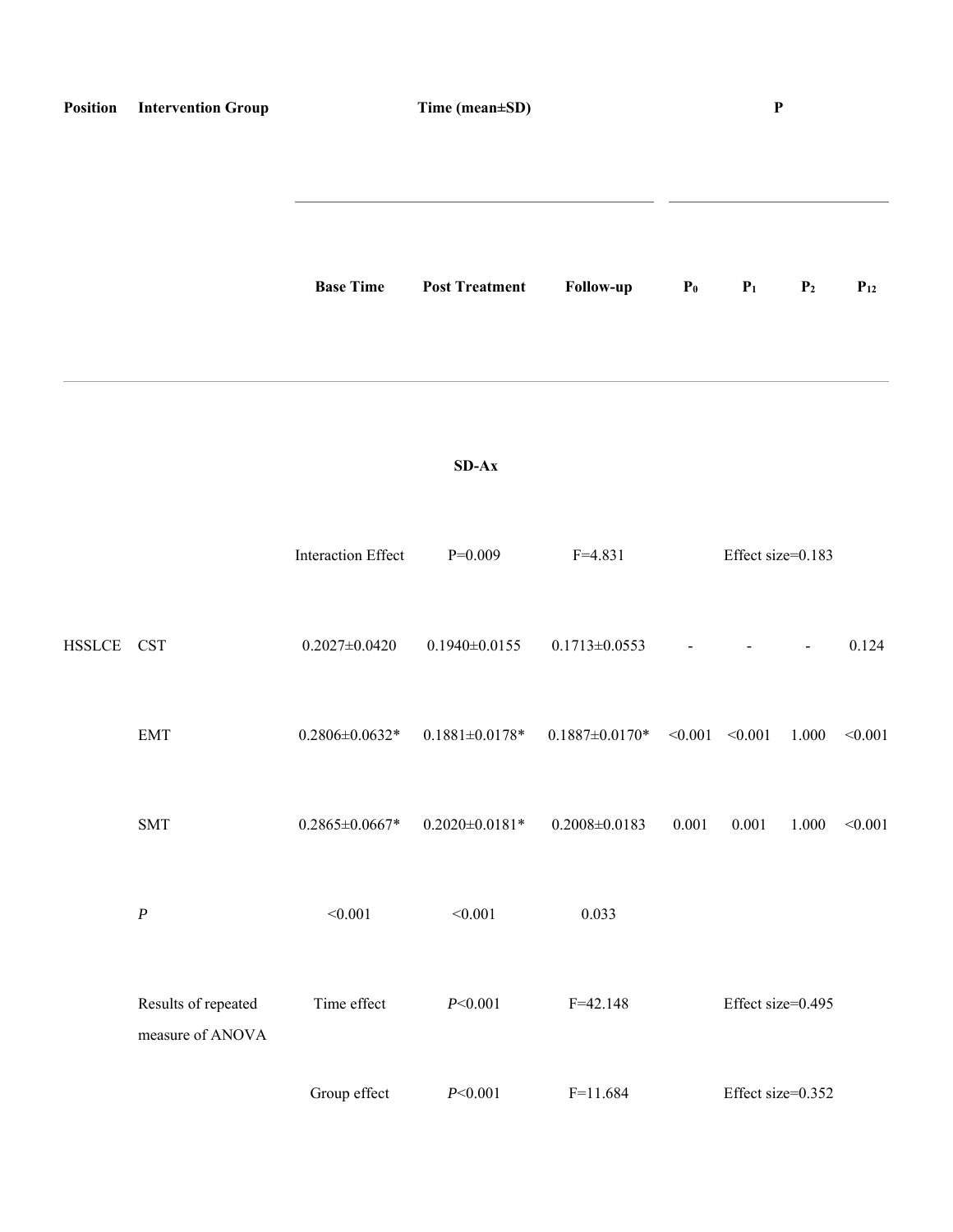| Position               | <b>Intervention Group</b>   |                           | Time (mean±SD)        |                       |                | ${\bf P}$      |                   |          |  |
|------------------------|-----------------------------|---------------------------|-----------------------|-----------------------|----------------|----------------|-------------------|----------|--|
|                        |                             | <b>Base Time</b>          | <b>Post Treatment</b> | Follow-up             | P <sub>0</sub> | P <sub>1</sub> | P <sub>2</sub>    | $P_{12}$ |  |
|                        |                             |                           | $SD-AX$               |                       |                |                |                   |          |  |
|                        |                             | <b>Interaction Effect</b> | $P=0.002$             | $F = 5.620$           |                |                | Effect size=0.207 |          |  |
|                        |                             |                           | <b>PPP-ML</b>         |                       |                |                |                   |          |  |
| $\operatorname{SSLCE}$ | <b>CST</b>                  | $0.4195 \pm 0.3123$       | $0.1934 \pm 0.0267$   | $0.1222 \pm 0.0423$   | 0.035          | 0.007          | < 0.001           | 0.004    |  |
|                        | $\ensuremath{\mathrm{EMT}}$ | $0.2730 \pm 0.1561$       | $0.1964 \pm 0.0220$   | $0.1986 \pm 0.0200$ * |                |                | $\qquad \qquad -$ | 0.086    |  |
|                        | <b>SMT</b>                  | $0.2592 \pm 0.0747$       | $0.2140 \pm 0.0159$   | $0.2132 \pm 0.0210^*$ | 0.097          | 0.138          | 1.000             | 0.037    |  |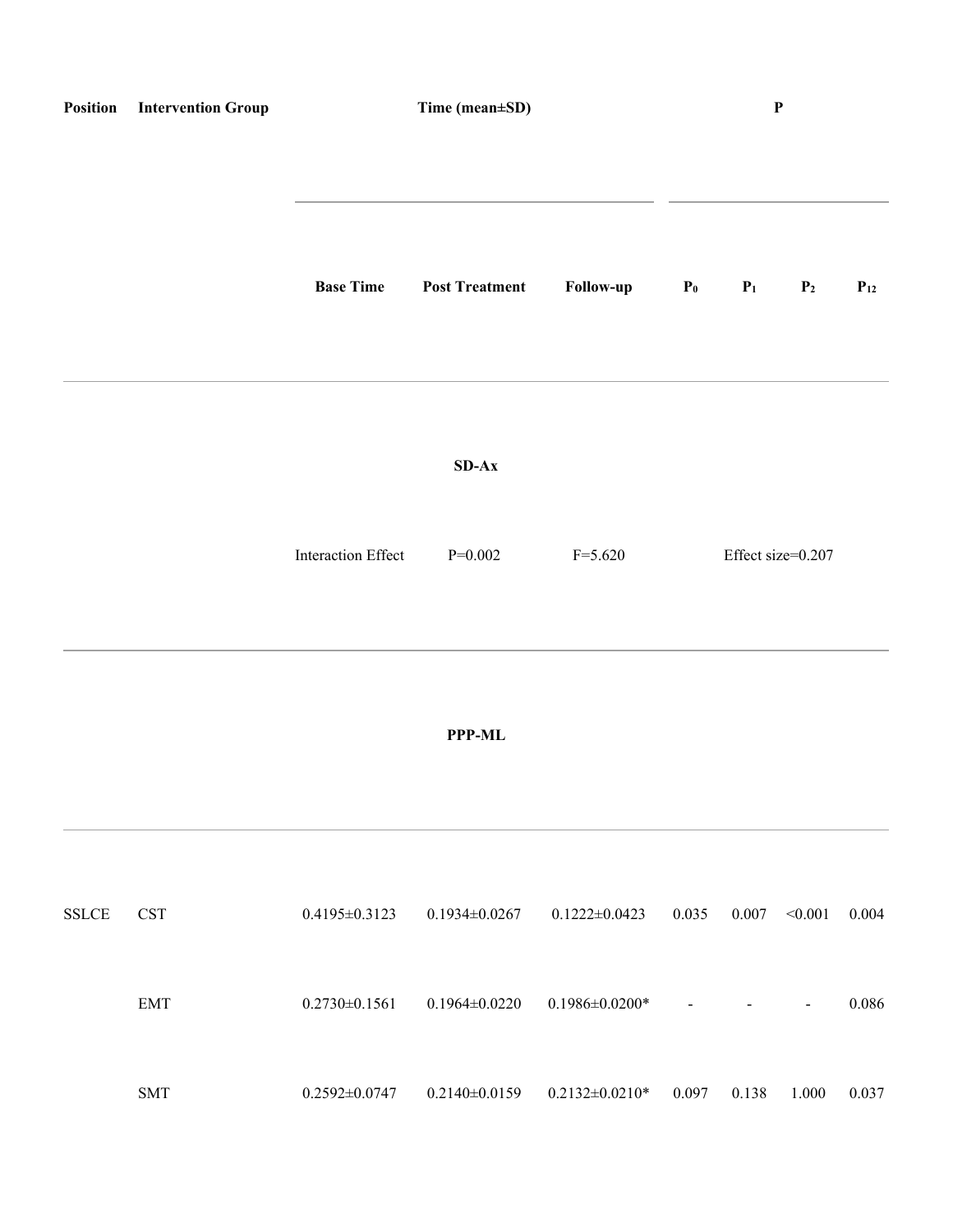| Position   | <b>Intervention Group</b>               | Time (mean±SD)            |                       |                     | $\boldsymbol{\textbf{P}}$ |       |                   |          |
|------------|-----------------------------------------|---------------------------|-----------------------|---------------------|---------------------------|-------|-------------------|----------|
|            |                                         | <b>Base Time</b>          | <b>Post Treatment</b> | Follow-up           | P <sub>0</sub>            | $P_1$ | P <sub>2</sub>    | $P_{12}$ |
|            |                                         |                           | $SD-Ax$               |                     |                           |       |                   |          |
|            | $\boldsymbol{P}$                        | 0.071                     | 0.048                 | 0.004               |                           |       |                   |          |
|            | Results of repeated<br>measure of ANOVA | Time effect               | P<0.001               | $F=16.469$          |                           |       | Effect size=0.277 |          |
|            |                                         | Group effect              | $P=0.646$             | $F=0.442$           |                           |       | Effect size=0.020 |          |
|            |                                         | <b>Interaction Effect</b> | $P=0.010$             | $F = 5.036$         |                           |       | Effect size=0.190 |          |
| HSSLOE CST |                                         | $0.2008 \pm 0.0589$       | $0.1583 \pm 0.0201$   | $0.1458 \pm 0.0246$ | 0.037                     | 0.009 | 0.183             | 0.004    |
|            | $\ensuremath{\mathrm{EMT}}$             | $0.2926 \pm 0.1053$ *     | $0.1561 \pm 0.0271$ * | $0.1552 \pm 0.0275$ | < 0.001                   | 0.001 | 1.000             | < 0.001  |
|            | <b>SMT</b>                              | $0.2827 \pm 0.1224$       | $0.1667 \pm 0.0103$   | $0.1646 \pm 0.0087$ | 0.007                     | 0.006 | 1.000             | 0.002    |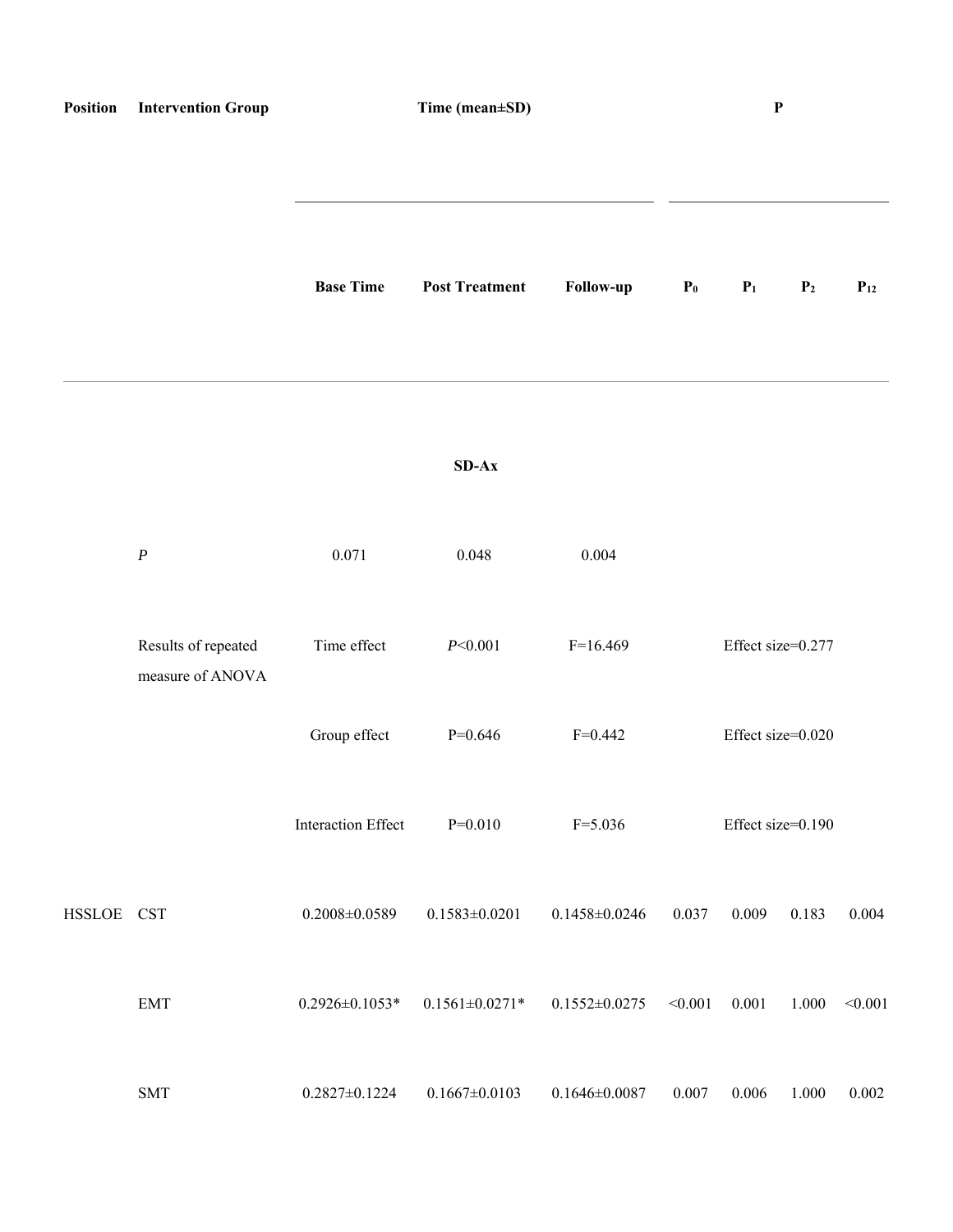| Position | <b>Intervention Group</b>               | Time (mean±SD)            |                       | $\mathbf P$  |       |                   |                |          |
|----------|-----------------------------------------|---------------------------|-----------------------|--------------|-------|-------------------|----------------|----------|
|          |                                         | <b>Base Time</b>          | <b>Post Treatment</b> | Follow-up    | $P_0$ | P <sub>1</sub>    | P <sub>2</sub> | $P_{12}$ |
|          |                                         |                           | $SD-AX$               |              |       |                   |                |          |
|          | $\boldsymbol{P}$                        | 0.024                     | 0.024                 | 0.064        |       |                   |                |          |
|          | Results of repeated<br>measure of ANOVA | Time effect               | P<0.001               | $F = 47.124$ |       | Effect size=0.523 |                |          |
|          |                                         | Group effect              | $P=0.013$             | $F = 4.767$  |       | Effect size=0.181 |                |          |
|          |                                         | <b>Interaction Effect</b> | $P=0.037$             | $F = 3.401$  |       | Effect size=0.137 |                |          |

**PPP-APML**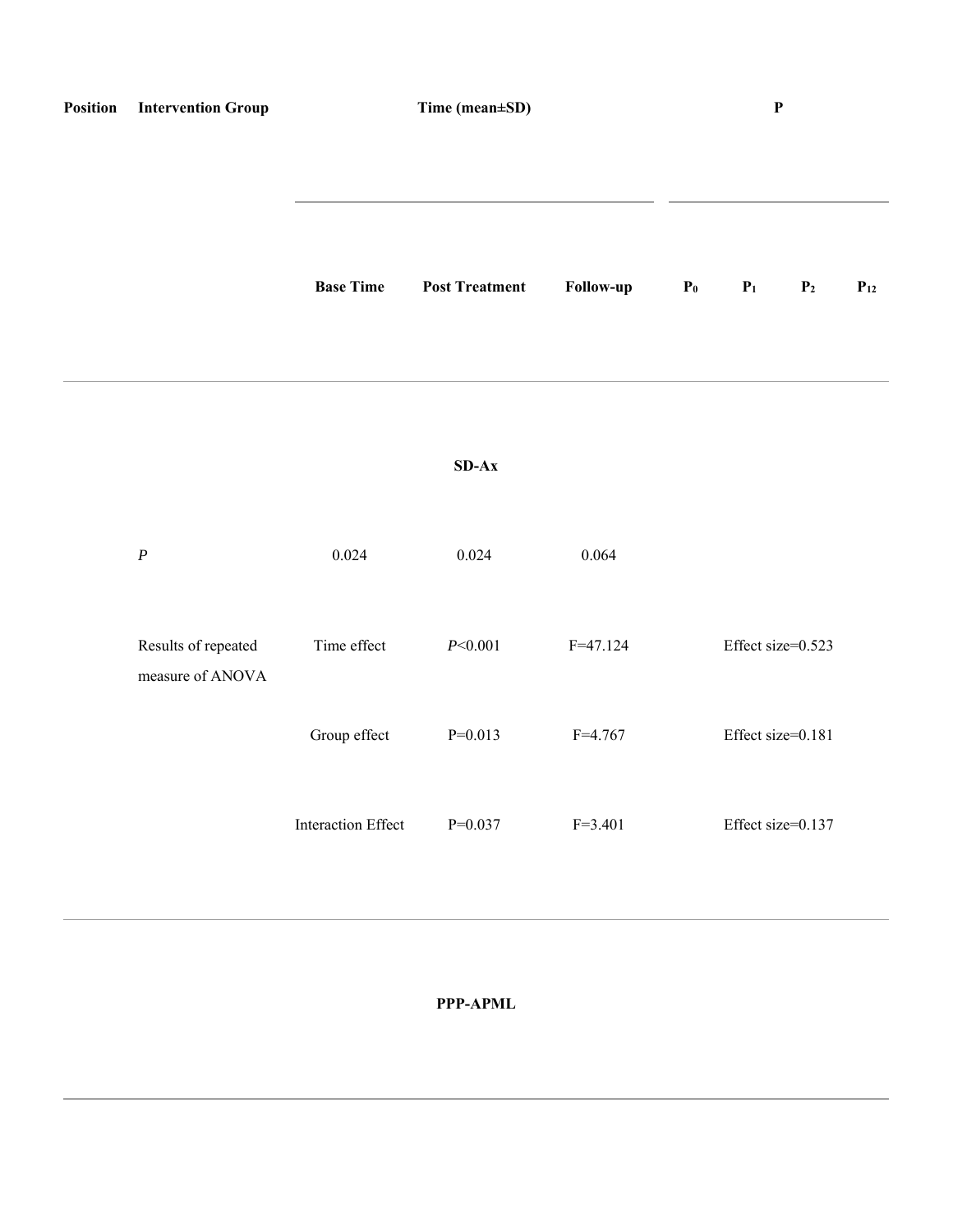| Position     | <b>Intervention Group</b>               | Time (mean±SD)            |                       |                       | $\mathbf P$    |                |                          |          |
|--------------|-----------------------------------------|---------------------------|-----------------------|-----------------------|----------------|----------------|--------------------------|----------|
|              |                                         | <b>Base Time</b>          | <b>Post Treatment</b> | Follow-up             | P <sub>0</sub> | P <sub>1</sub> | P <sub>2</sub>           | $P_{12}$ |
|              |                                         |                           | $SD-Ax$               |                       |                |                |                          |          |
| <b>SSLCE</b> | <b>CST</b>                              | $0.5606 \pm 0.4149$       | $0.3050 \pm 0.0443$   | $0.1800 \pm 0.0851$   | 0.087          | 0.011          | < 0.001                  | 0.007    |
|              | <b>EMT</b>                              | $0.39049\pm0.1742$        | $0.3060 \pm 0.0288$   | $0.3107 \pm 0.0232$ * |                |                | $\blacksquare$           | 0.092    |
|              | $\operatorname{SMT}$                    | $0.3825 \pm 0.0724$       | $0.3403 \pm 0.0275$   | $0.3367 \pm 0.0477$ * |                | $\blacksquare$ | $\overline{\phantom{a}}$ | 0.064    |
|              | $\boldsymbol{P}$                        | 0.122                     | $0.080\,$             | 0.003                 |                |                |                          |          |
|              | Results of repeated<br>measure of ANOVA | Time effect               | $P=0.001$             | $F=13.367$            |                |                | Effect size=0.237        |          |
|              |                                         | Group effect              | $P=0.852$             | $F=0.160$             |                |                | Effect size=0.007        |          |
|              |                                         | <b>Interaction Effect</b> | $P=0.009$             | $F = 5.099$           |                |                | Effect size=0.192        |          |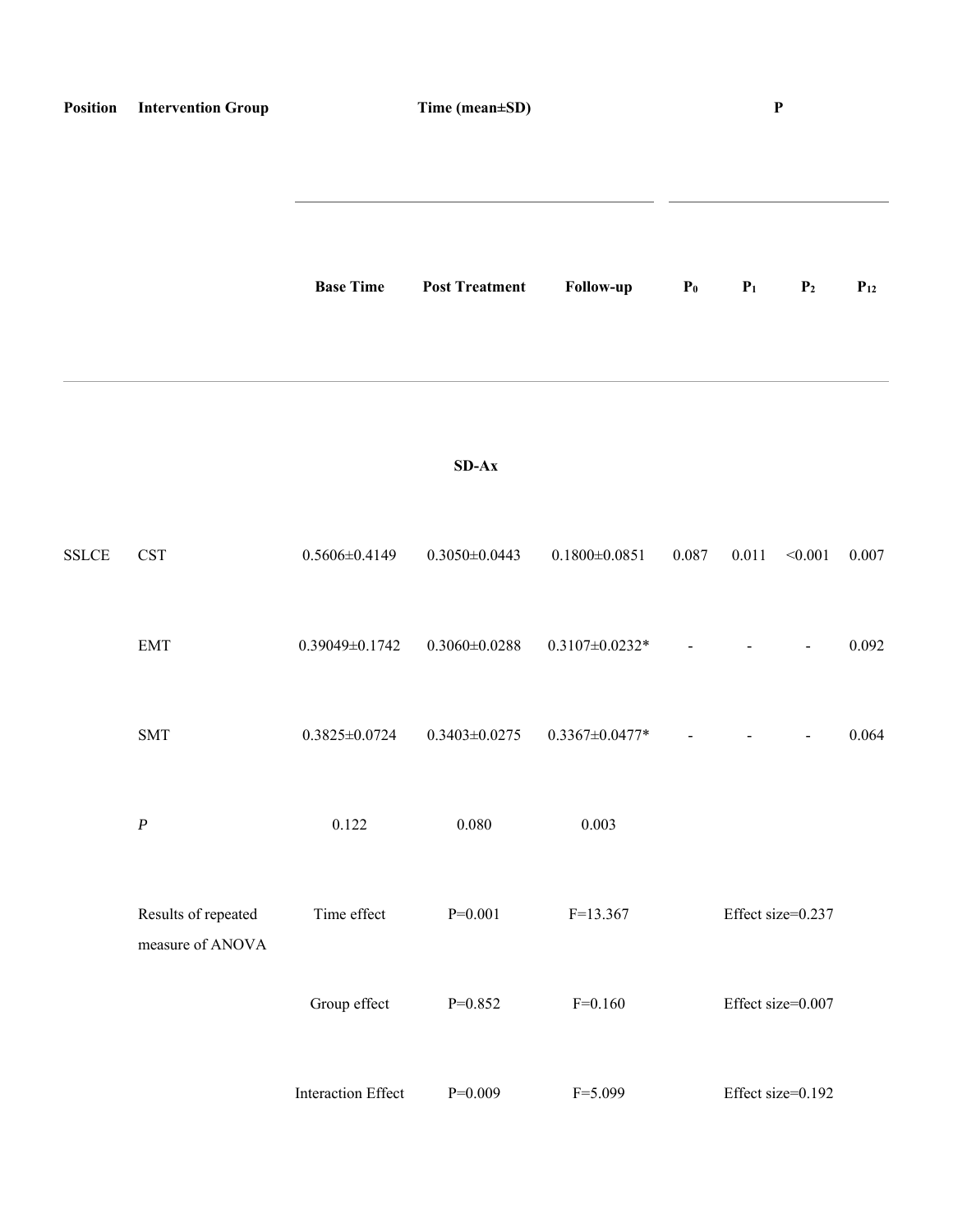| Position   | <b>Intervention Group</b>               | Time (mean±SD)       |                                             |                                     | $\mathbf P$    |                   |                |          |
|------------|-----------------------------------------|----------------------|---------------------------------------------|-------------------------------------|----------------|-------------------|----------------|----------|
|            |                                         | <b>Base Time</b>     | <b>Post Treatment</b>                       | Follow-up                           | P <sub>0</sub> | P <sub>1</sub>    | P <sub>2</sub> | $P_{12}$ |
|            |                                         |                      | $SD-Ax$                                     |                                     |                |                   |                |          |
| HSSLOE CST |                                         | $0.2860\pm0.0697$    | $0.2507 \pm 0.0223$                         | $0.2267 \pm 0.0534$                 | 0.239          | 0.062             | 0.292          | 0.013    |
|            | <b>EMT</b>                              | $0.4089 \pm 0.1102*$ | $0.2450\pm0.0276*$                          | $0.2449 \pm 0.0277$ * <0.001 <0.001 |                |                   | 1.000          | < 0.001  |
|            | $\text{SMT}{}$                          |                      | $0.4045 \pm 0.1331$ * $0.2621 \pm 0.0179$ * | $0.2598 \pm 0.0179$                 | 0.002          | 0.002             | 1.000          | 0.001    |
|            | $\boldsymbol{P}$                        | 0.003                | 0.003                                       | 0.029                               |                |                   |                |          |
|            | Results of repeated<br>measure of ANOVA | Time effect          | P<0.001                                     | $F = 51.626$                        |                | Effect size=0.546 |                |          |
|            |                                         | Group effect         | $P=0.001$                                   | $F = 7.980$                         |                | Effect size=0.271 |                |          |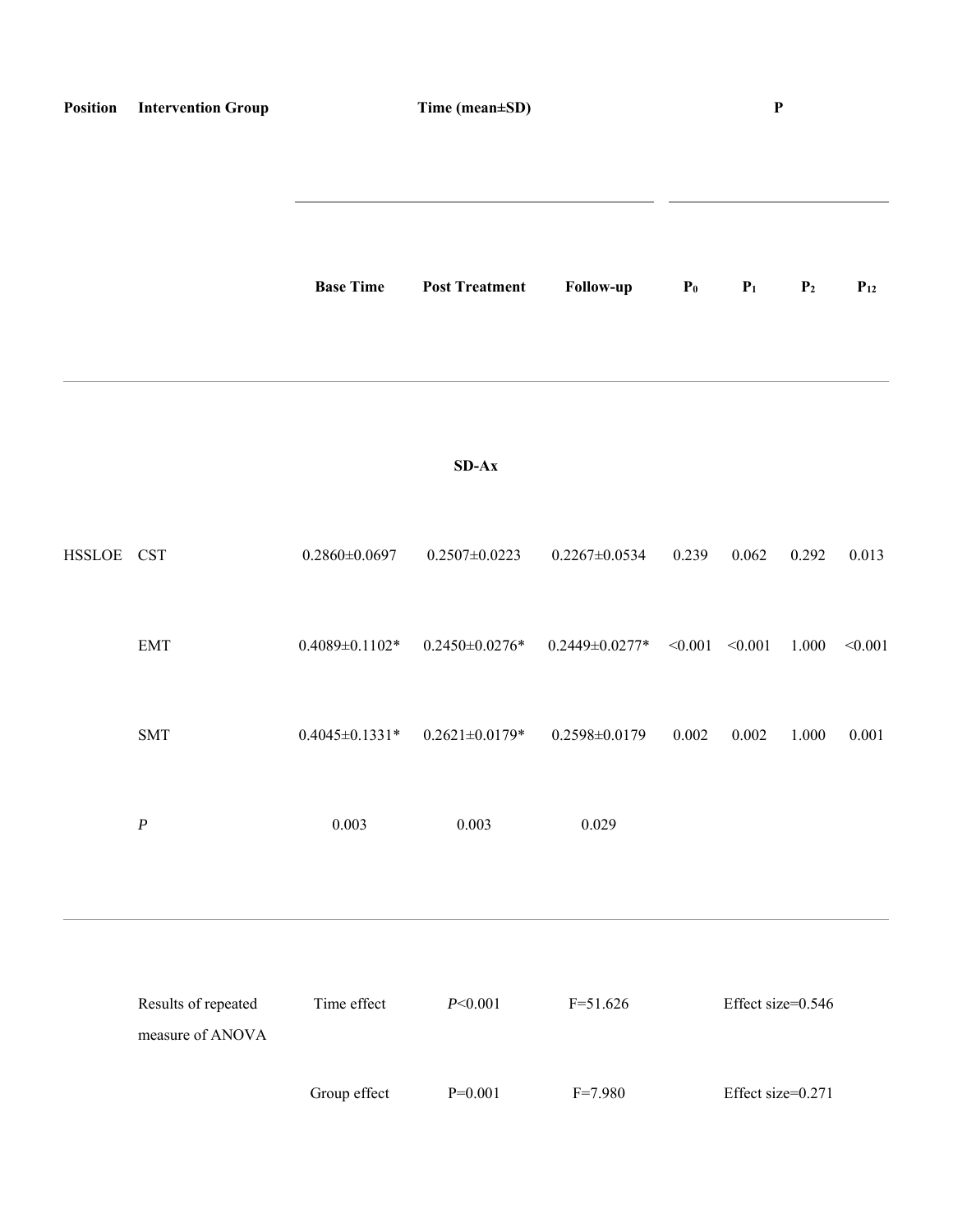|              | <b>Position</b> Intervention Group | Time (mean±SD)            |                       |                            | $\mathbf P$              |       |                          |          |
|--------------|------------------------------------|---------------------------|-----------------------|----------------------------|--------------------------|-------|--------------------------|----------|
|              |                                    | <b>Base Time</b>          | <b>Post Treatment</b> | Follow-up                  | $P_0$                    | $P_1$ | P <sub>2</sub>           | $P_{12}$ |
|              |                                    |                           | $SD-Ax$               |                            |                          |       |                          |          |
|              |                                    | Interaction Effect        | $P=0.007$             | $F = 5.019$                |                          |       | Effect size=0.189        |          |
|              |                                    |                           | <b>MTV</b>            |                            |                          |       |                          |          |
| <b>SSLCE</b> | $\operatorname{CST}$               | $0.0015 \pm 0.0016$       | $0.0005 \pm 0.0001$   | $0.0002 \pm 0.0001$        | 0.113                    | 0.024 | < 0.001                  | 0.014    |
|              | <b>EMT</b>                         | $0.0007 \!\!\pm\! 0.0004$ | $0.0005 \pm 0.00009$  | $0.0005 \pm 0.00007*$      |                          |       |                          | 0.113    |
|              | $\operatorname{SMT}$               | $0.0008 \pm 0.0002$       | $0.0007 \pm 0.0001$   | $0.0006 \!\pm\! 0.0001\!*$ | $\overline{\phantom{a}}$ |       | $\overline{\phantom{a}}$ | 0.115    |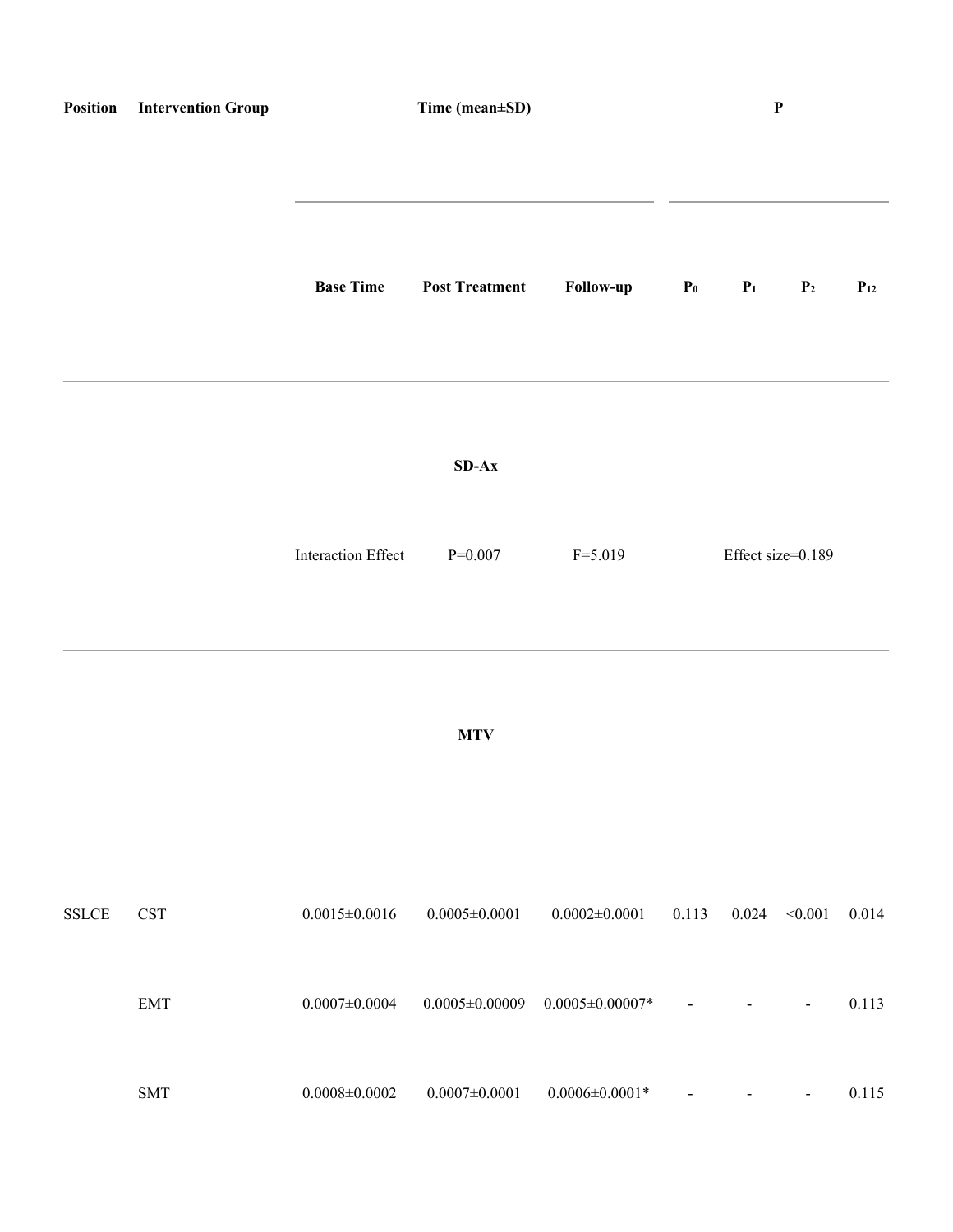| Position   | <b>Intervention Group</b>               | Time (mean±SD)            |                        |                                  | $\boldsymbol{\textbf{P}}$ |                   |                |          |
|------------|-----------------------------------------|---------------------------|------------------------|----------------------------------|---------------------------|-------------------|----------------|----------|
|            |                                         | <b>Base Time</b>          | <b>Post Treatment</b>  | Follow-up                        | P <sub>0</sub>            | $P_1$             | P <sub>2</sub> | $P_{12}$ |
|            |                                         |                           | $SD-Ax$                |                                  |                           |                   |                |          |
|            | $\boldsymbol{P}$                        | 0.074                     | 0.052                  | 0.004                            |                           |                   |                |          |
|            | Results of repeated<br>measure of ANOVA | Time effect               | $P=0.002$              | $F=10.129$                       |                           | Effect size=0.191 |                |          |
|            |                                         | Group effect              | $P=0.455$              | $F=0.802$                        |                           | Effect size=0.036 |                |          |
|            |                                         | <b>Interaction Effect</b> | $P=0.011$              | $F=4.923$                        |                           | Effect size=0.186 |                |          |
| HSSLOE CST |                                         | $0.0004 \pm 0.0002$       | $0.0003 \pm 0.00006$   | $0.0002 \pm 0.001$               | 0.297                     | 0.018             | 0.018          | 0.008    |
|            | <b>EMT</b>                              | $0.0009 \pm 0.0004*$      | $0.0003 \pm 0.00006$ * | $0.0003 \pm 0.00006* \leq 0.001$ |                           | < 0.001           | 1.000          | < 0.001  |
|            | <b>SMT</b>                              | $0.0009 \pm 0.0005$ *     | $0.0004 \pm 0.00005$ * | $0.0004 \pm 0.00005$             | 0.003                     | 0.003             | 1.000          | 0.001    |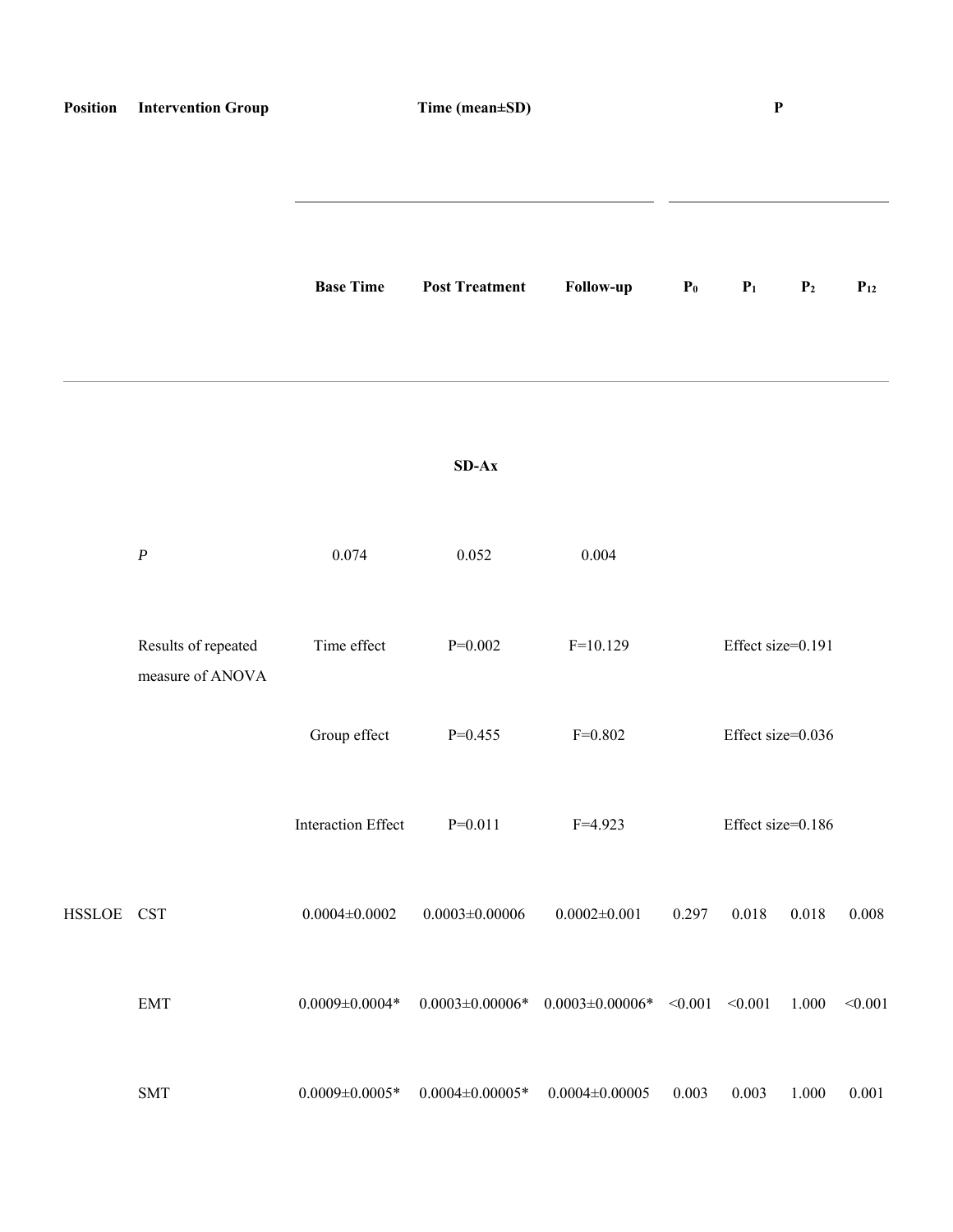| Position | <b>Intervention Group</b>               | Time (mean±SD)            |                       |              | $\boldsymbol{\mathrm{P}}$ |                   |                |          |
|----------|-----------------------------------------|---------------------------|-----------------------|--------------|---------------------------|-------------------|----------------|----------|
|          |                                         | <b>Base Time</b>          | <b>Post Treatment</b> | Follow-up    | $\mathbf{P}_0$            | $\mathbf{P}_1$    | $\mathbf{P}_2$ | $P_{12}$ |
|          |                                         |                           | $SD-Ax$               |              |                           |                   |                |          |
|          | $\boldsymbol{P}$                        | 0.003                     | 0.002                 | 0.025        |                           |                   |                |          |
|          | Results of repeated<br>measure of ANOVA | Time effect               | P<0.001               | $F = 51.626$ |                           | Effect size=0.546 |                |          |
|          |                                         | Group effect              | $P=0.001$             | $F = 7.980$  |                           | Effect size=0.271 |                |          |
|          |                                         | <b>Interaction Effect</b> | $P=0.007$             | $F = 5.019$  |                           | Effect size=0.189 |                |          |

**Area**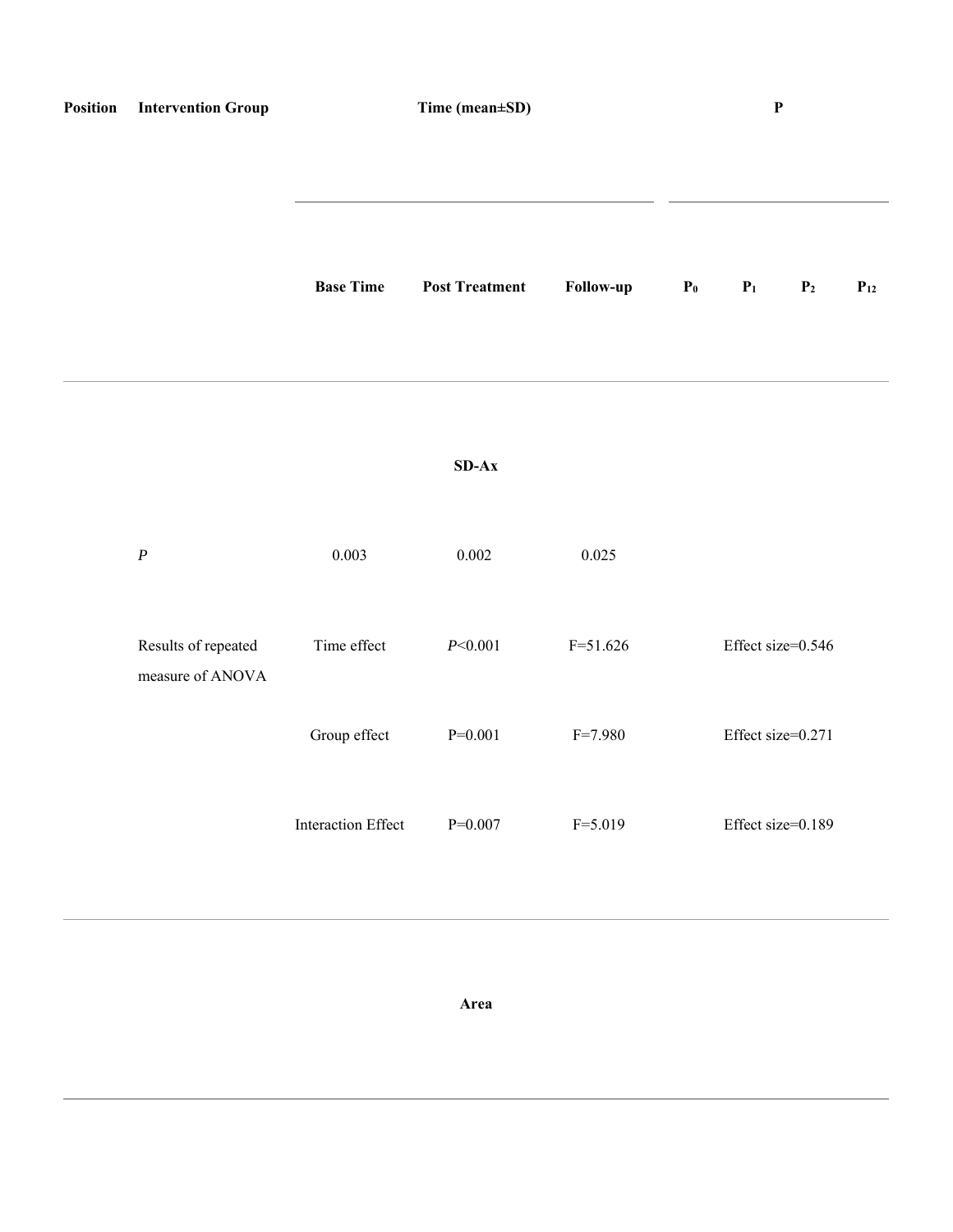| Position   | <b>Intervention Group</b>               | Time (mean±SD)            |                        |                        | $\mathbf{P}$   |       |                           |          |
|------------|-----------------------------------------|---------------------------|------------------------|------------------------|----------------|-------|---------------------------|----------|
|            |                                         | <b>Base Time</b>          | <b>Post Treatment</b>  | Follow-up              | P <sub>0</sub> | $P_1$ | P <sub>2</sub>            | $P_{12}$ |
|            |                                         |                           | $SD-Ax$                |                        |                |       |                           |          |
| HSTLOE CST |                                         | $0.0010\pm0.0007$         | $0.0003 \pm 0.0002$    | $0.0002 \pm 0.0002$    | 0.004          | 0.003 | 0.883                     | 0.001    |
|            | <b>EMT</b>                              | $0.0009 \pm 0.0006$       | $0.0005 \pm 0.0002$    | $0.0005 \pm 0.0003$    |                |       |                           | 0.053    |
|            | <b>SMT</b>                              | $0.0024 \pm 0.0029$       | $0.0004 \pm 0.0002 \#$ | $0.0004 \pm 0.0002 \#$ | 0.051          | 0.049 | 1.000                     | 0.016    |
|            | $\boldsymbol{P}$                        | 0.036                     | 0.037                  | 0.039                  |                |       |                           |          |
|            | Results of repeated<br>measure of ANOVA | Time effect               | P<0.001                | $F=16.352$             |                |       | Effect size=0.276         |          |
|            |                                         | Group effect              | $P=0.027$              | $F=3.951$              |                |       | Effect size=0.155         |          |
|            |                                         | <b>Interaction Effect</b> | $P=0.037$              | $F = 3.447$            |                |       | Effect size=0.138         |          |
|            |                                         |                           |                        |                        |                |       | Open in a separate window |          |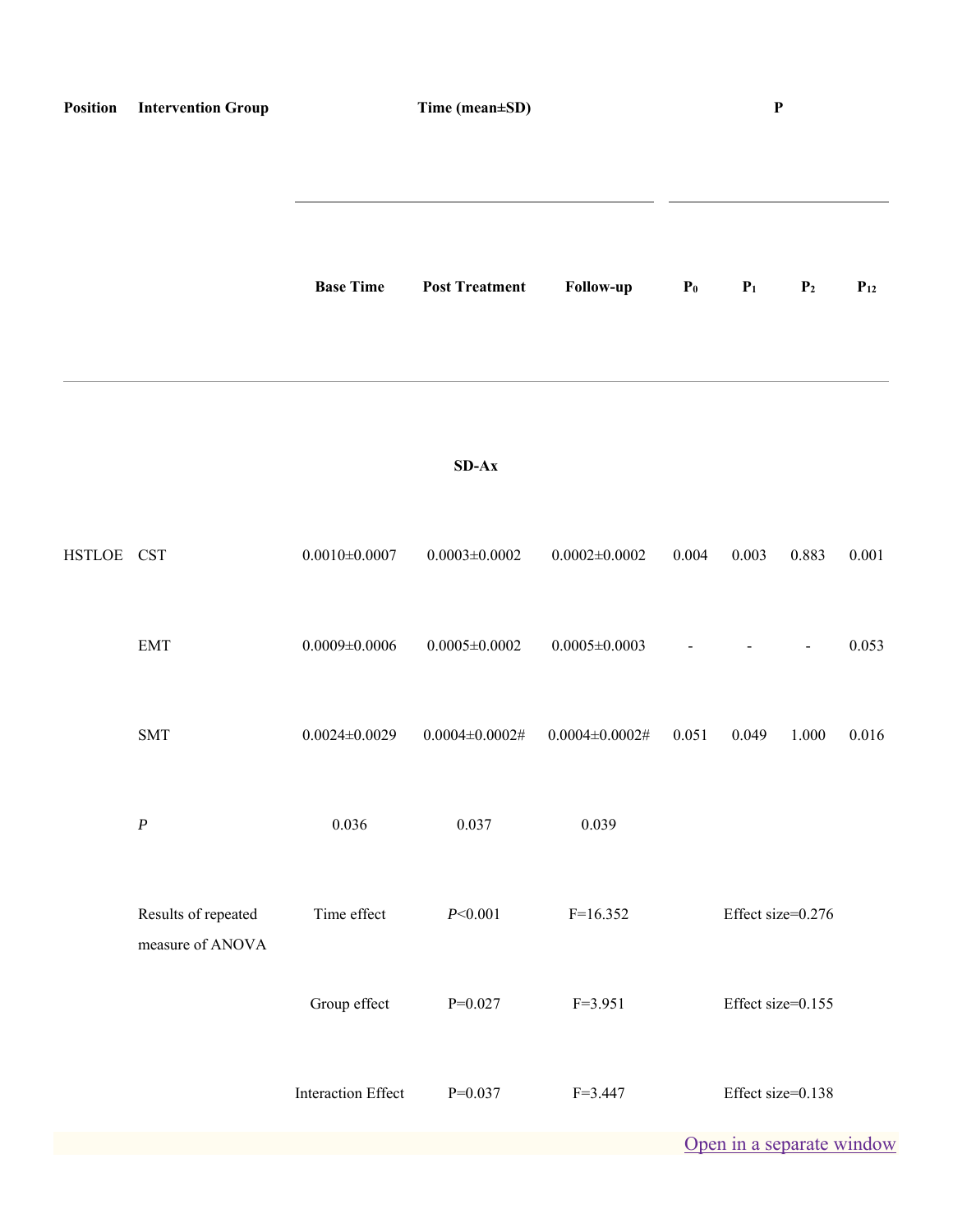The result of repeated measurement of ANOVA test in determination of the interactions between SD-Ay and time and SD-Vx and time showed that the pattern of recovery in the three groups (SMT, MET, and CST) had a significant difference in HSTLOE position.

The result of repeated measurement of ANOVA test in determination of the interactions between mean SSLOE and time showed that the pattern of recovery in the three groups (SMT, MET, and CST) had a significant difference in HSTLOE position  $(P = 0.039)$ .

The result of repeated measurement of ANOVA test in determination of the interactions between mean PPP.AP and time and PPP.ML and time showed that the pattern of recovery in the three groups (SMT, MET, and CST) had a significant difference in HSSLOE and SSLCE positions, respectively  $(P = 0.002)$ .

The result of repeated measurement of ANOVA test in determination of the interactions between mean PPP.APML and time and MTV and time showed that the pattern of recovery in the three groups (SMT, MET, and CST) had a significant difference in HSSLOE and SSLCE positions ( $P = 0.007$ ).

The result of repeated measure test showed that the mean of MTV was significantly different at different times (pretreatment, post-treatment, after follow-up) in the CST group but not in MET and SMT groups  $(P = 0.014, P = 0.113, \text{ and } P = 0.115 \text{ respectively).}$ 

The result of repeated measurement of ANOVA test in determination of the interactions between mean area and time showed that the pattern of recovery in the three groups (SMT, MET, and CST) had a significant difference in HSTLOE position ( $P = 0.037$ ). The result of repeated measure test showed that the mean of area was significantly different at different times (pretreatment, post-treatment, after follow-up) in CST and SMT groups but in MET group ( $P = 0.001$ ,  $P = 0.016$ , and  $P = 0.053$ ). The result of ANOVA test showed that the mean area was significantly different between groups in pretreatment, after treatment, and followup times ( $P = 0.036$ ,  $P = 0.037$ , and  $P = 0.039$ , respectively) [Table 1].

APX: anterior-posterior amplitude in the axis X; APY: anterior-posterior amplitude in the axis Y; APvX: anterior-posterior velocity in the axis X; APvY: anterior-posterior velocity in the axis Y; SD Ax: standard deviation COP amplitude in frontal plane, SD Ay: standard deviation COP amplitude in sagittal plane, SD Vx: standard deviation velocity of COP in frontal plane, SD Vy standard deviation velocity of COP in sagital plane, PPP AP: anterior posterior phase plane portrait, PPP ML: medio-lateral phase plane portrait, PPP APML: anterior posterior medio-lateral phase plane portrait, MTV: mean total velocity, and area.

#### Go to:

# **Discussion**

The results indicate that all three methods were effective on postural control in NSCLBP patients but CST had an effect on more balanced variables. Moreover, CST was more effective in SSLCE. Another point was that the effect of CST continued on most of the balance variables even after 2 months follow-up.

Duray *et al*. (2018) investigated the effect of proprioceptive exercise on balance control in patients with chronic neck pain. The results of the four-step square test, SSLCE and SSLOE were significantly better after treatment and follow-up.[4] In the study by Paolucci *et al*. the effect of the proprioceptive training on postural control in patients with NSCLBP were assessed and a significant decrease was observed in sway length and the mediolateral sway velocity in those who underwent perceptive rehabilitation, indicating improvement in postural stability for the realignment of the trunk.[5] Similar studies have not been conducted on the effect of CST and MET on balance control as well as the comparison of these three methods, and this study seems to be the first study in this field.

Rectus capitis posterior minor (RCPM) is an important postural muscle that plays a significant role in balance and proprioceptive sense.[17] This muscle has a high compression of muscle spindles, which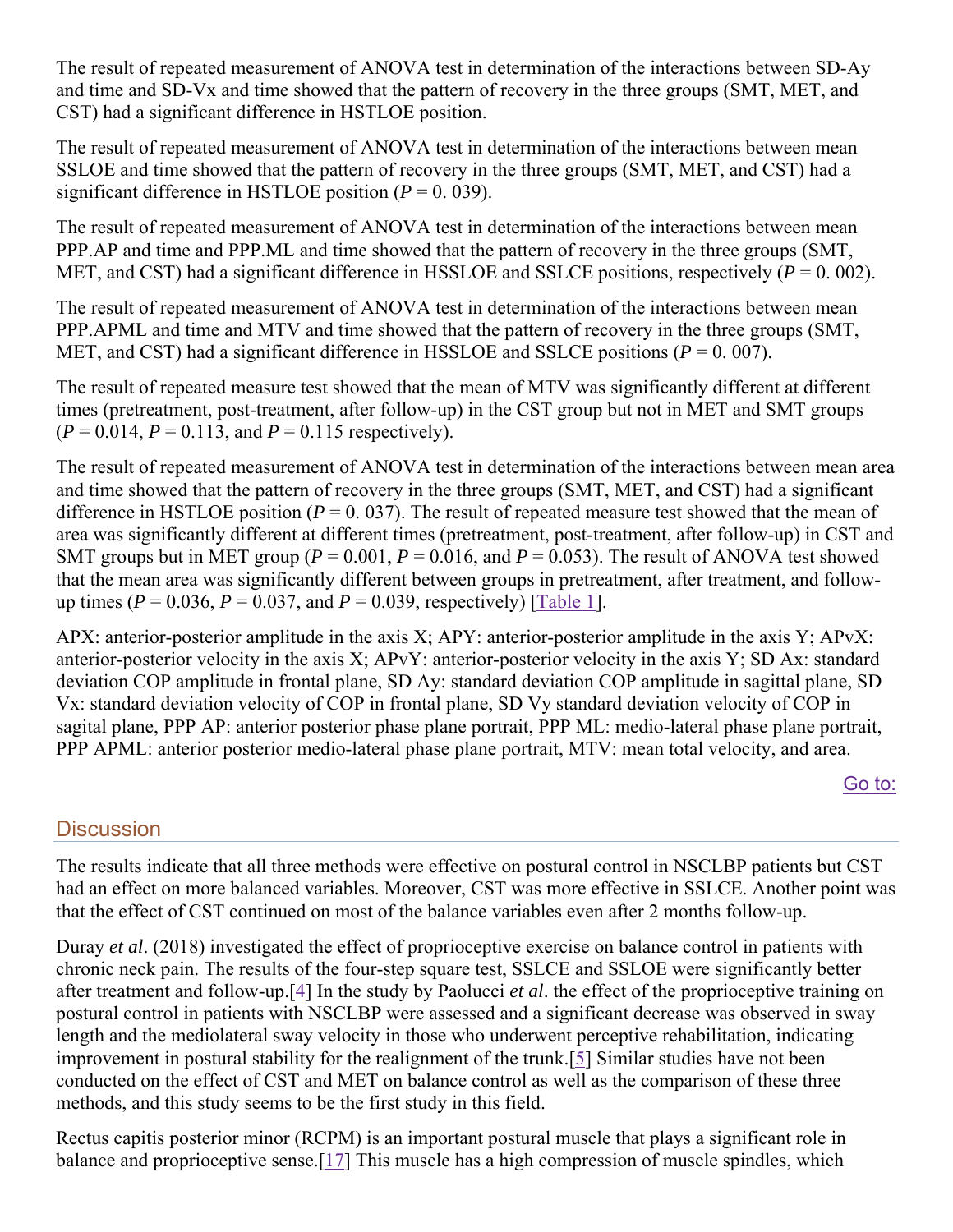expresses its role in controlling the proprioceptive sense. The proprioceptive sense possesses the ability to feel and understand the spatial position of the joint and body movements without using eyes and the special receptors transfer the data of this sense to central nervous system (CNS).[18] The relative effect of the proprioceptive sense and the vestibular system in the absence of the vision system on the balance of individuals in different age groups were studied [19] and all age groups were dependent on the proprioceptive sense to maintain balance.[20] It seems that CST, by removing pressure from this muscle, strengthens the proprioceptive sense and ultimately controls the balance.

CST can change the cerebrospinal fluid and the biomechanical properties of connective tissue around the spinal cord. The presence of a limitation in the normal fascia movement, in any part of the body, provides the potential to disrupt the optimal function of the craniosacral system as well as the boundaries and edges formed by the fascia in the form of dura mater in the body. Therefore, any limitation in the normal motion of a dural fascia can affect the normal functioning of the craniococal system. CST can release the limits around the brain and the spinal cord, and subsequently, restore normal functioning of the body.[21] CST prompts the rectangular, normal, and rhythmic cranial cycles to regulate the muscle tone to create and achieve normal alignment and muscle strength symmetry.[1] CST by normalizing the environment around the brain can improve the self-healing system of the body[ $\frac{9}{2}$ ] due to which its effect on balance remains continuous.[22]

CST by freeing up the limitations of the CNS and by removing pressure from the tissues of this section may improve the performance of the cerebrospinal fluid and the interpretation and dissemination of environmental information sent through the proprioceptive receptors of the muscles and joints to the CNS.[21,23] The two other therapies can only improve the quality of the messages sent to the brain by strengthening the proprioceptive system. That is, even though the non-symmetric environmental signals are corrected through MET and SMT and send natural and symmetric messages to higher centers of the central nervous system, which (these systems) are responsible for processing, interpretation and coordination between this information and environmental messages, when(or if) higher nervous centers (CNS) be disturbed and restricted, again, the central sections (I means central tissues) interpret and process these environmental messages incorrectly, and will not be able to communicate and coordinate between them. As a result, after the end of the treatment period, nonsymmetric patterns in muscle strength and tension are created and the treatment process will be discontinuous.

CST seems to be induced by subtle stimulation of the mechanoreceptors in the fascia, especially the receptors of the raffini or the free nerve endings, which can cause changes in the autonomic system and lead to inhibition of sympathetic activity and increased parasympathetic activity. Therefore, due to the existence of a two-way interaction between the activity of the autonomic system and the fascial tonicity,[24,25] one can expect that CST, by regulating the autonomic system and regulating the fascial tonicity, frees up the fascial constraints in all parts of the body.

CST by removing pressure from the muscles and peripheral joints strengthens the proprioceptive sense of these muscles and joints, and thus, proprioceptive receptors send balanced signals to higher motor centers.[26] Moreover, due to removal of pressure from the tissue of the brain and the spinal cord, it improves the function of the tissues of the CNS[27] and makes these centers, as the main areas for interpreting and coordinating environmental information, to ensure better and more accurate reading of the symmetrical and natural messages received from the muscles and joints. This issue will also result in the issuance of more specific and more symmetrical motoring messages to lower environmental sectors. For this reason, muscle patterns are also natural and symmetrical, which can ultimately lead to improvements in balance and postural control.

Thus, CST can finally lead to the normal and symmetrical messages received from the peripheral receptors which can be interpreted and coordinated by the specialized centers of the brain and the spinal cord like the cerebellum, and to symmetric signals send to peripheral muscles and joints. Thus, it seems that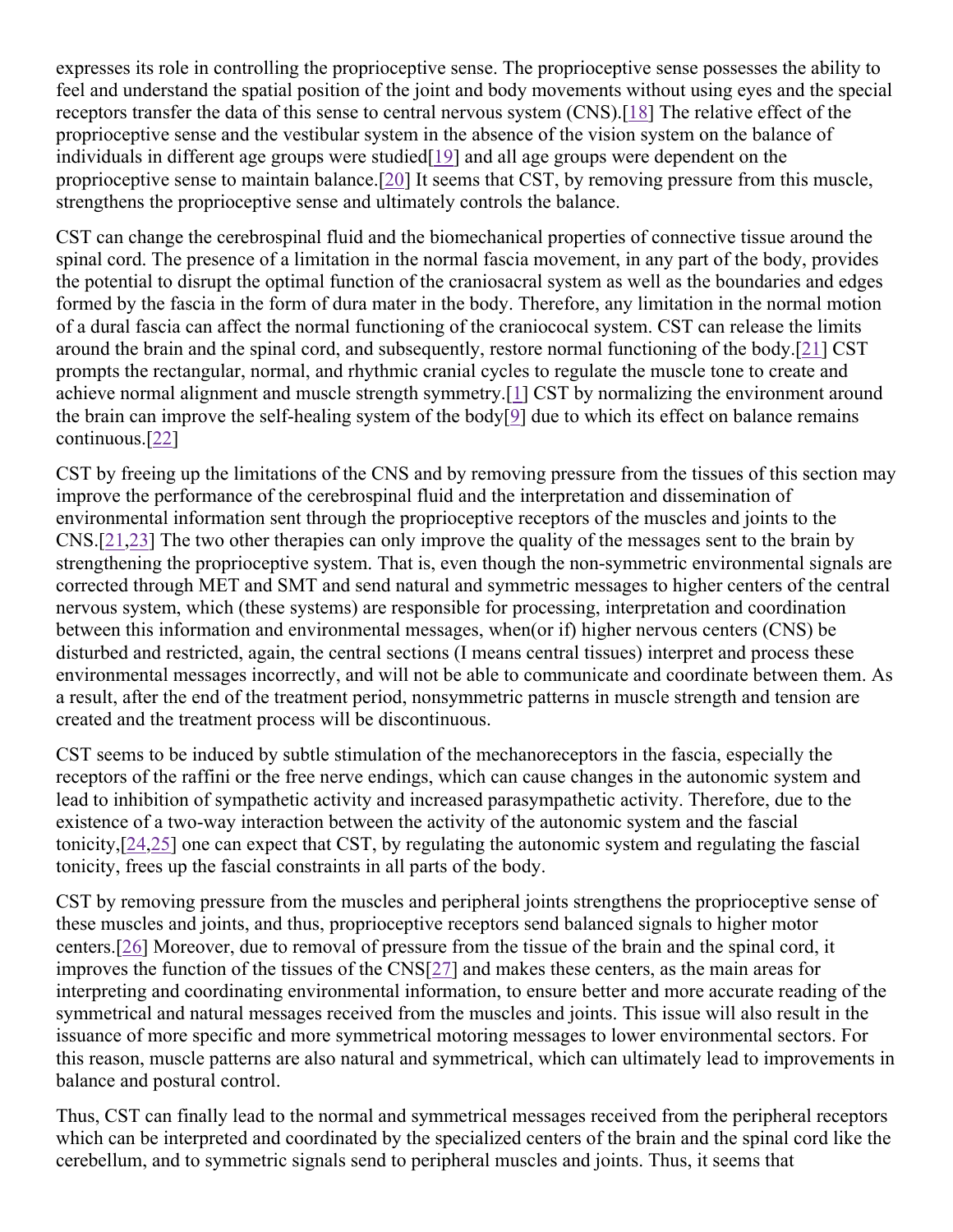nonsymmetric muscular patterns will be largely corrected. By reducing the imbalance in the strength and tension of these muscles, the parameters of balance and posture control of individuals in all conditions, even in the blind eye, will improve. In other words, even in standing position on a single leg, which is mainly observed, there is a need to rely on proprioceptive receptors signals. Due to the improvement of the proprioceptive system and central processing system, we see improvements in balance and postural control of those who are treated with CST.

Go to:

# **Conclusion**

The results of this study showed that all three methods of CST, MET, and SMT are effective in postural control in patients with NSCLBP, although it seems that CST is effective on more balanced factors. CST has a greater effect on balance in SSLCE. It was also found that the effect of CST was continuous after follow up.

## Declaration of patient consent

The authors certify that they have obtained all appropriate patient consent forms. In the form the patient(s) has/have given his/her/their consent for his/her/their images and other clinical information to be reported in the journal. The patients understand that their names and initials will not be published and due efforts will be made to conceal their identity, but anonymity cannot be guaranteed.

## Financial support and sponsorship

Nil.

### Conflicts of interest

There are no conflicts of interest.

#### Go to:

# References

1. Schamberger W. Edinburgh London, New York: Oxford Philadelphia St Louis Sydney Toronto; 2013. The Malalignment Syndrome: Diagnosis and Treatment of Common Pelvic and Back Pain. Churchill Livingstone Elsevier. [Google Scholar]

2. Schamberger W. The Malalignment Syndrome: Implications for Medicine and Sport. Edinburgh: Churchill Livingstone; 2002. [Google Scholar]

3. Balague F, Mannion AF, Pellise F, Cedraschi C. Non-specific low back pain. Lancet. 2012;379:482– 91. [PubMed] [Google Scholar]

4. Duray M, Şimşek Ş, Altuǧ F, Cavlak U. Effect of proprioceptive training on balance in patients with chronic neck pain. AĞRI-The Journal of The Turkish Society of Algology. 2018;30:130– 7. [PubMed] [Google Scholar]

5. Paolucci T, Fusco A, Iosa M, Grasso MR, Spadini E, Paolucci S, et al. The efficacy of a perceptive rehabilitation on postural control in patients with chronic nonspecific low back pain. Int J Rehabil Res. 2012;35:360–6. [PubMed] [Google Scholar]

6. Brumagne S, Cordo P, Verschueren S. Proprioceptive weighting changes in persons with low back pain and elderly persons during upright standing. Neurosci Lett. 2004;366:63–6. [PubMed] [Google Scholar]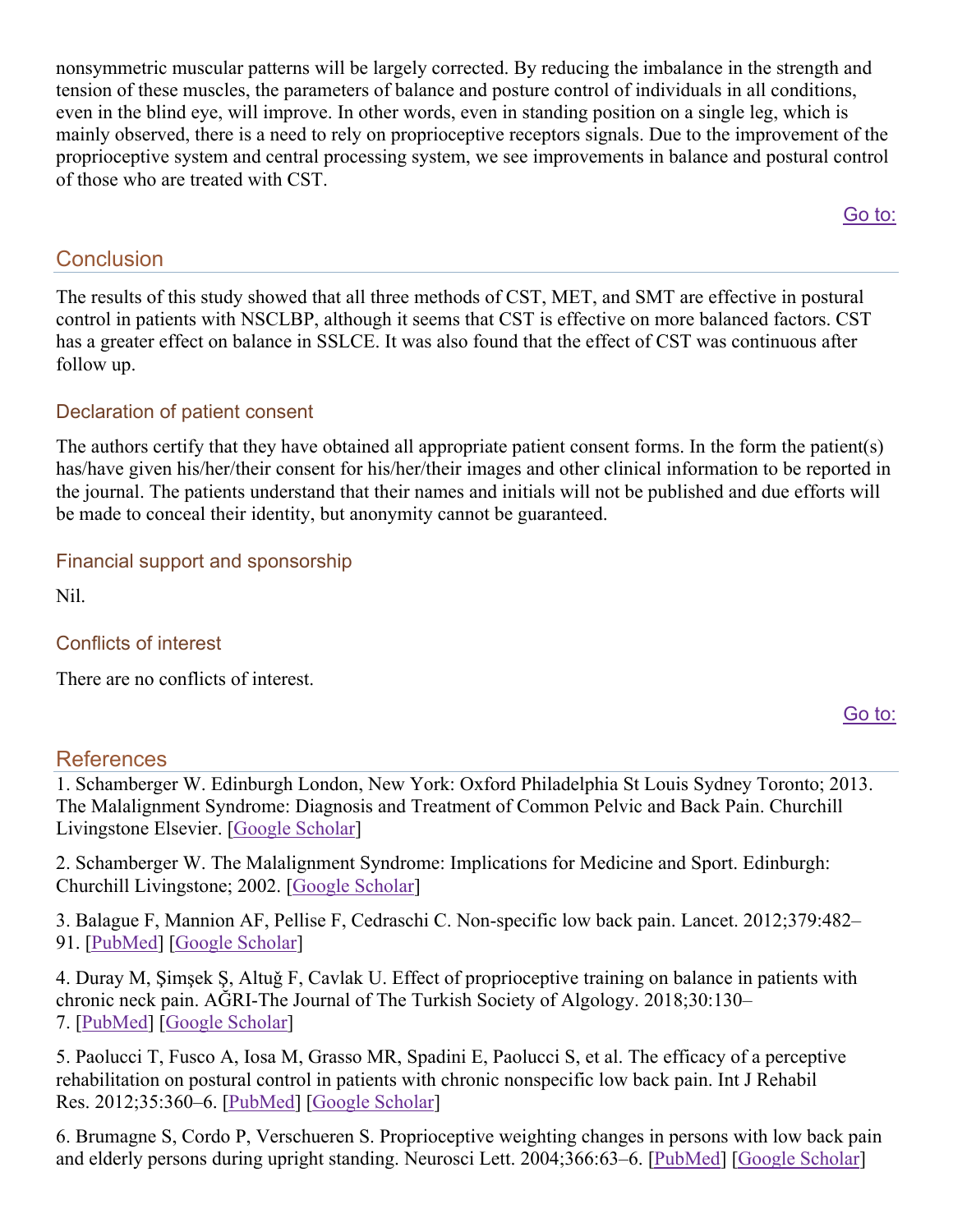7. Cholewicki J, Polzhofer G, Radebold A. Postural control of trunk during unstable sitting. J Biomech. 2000;33:1733–7. [PubMed] [Google Scholar]

8. Clark BC, Russ DW, Nakazawa M, France CR, Walkowski S, Law TD, et al. 2018. A randomized control trial to determine the effectiveness and physiological effects of spinal manipulation and spinal mobilization compared to each other and a sham condition in patients with chronic low back pain; pp. 41– 52. [PMC free article] [PubMed] [Google Scholar]

9. Upledger JE. Craniosacral therapy: Touchstone for natural healing: North Atlantic Books. 2001 [Google Scholar]

10. Salavati M, Mazaheri M, Negahban H, Ebrahimi I, Jafari AH, Kazemnejad A, et al. Effect of dualtasking on postural control in subjects with nonspecific low back pain. Spine (Phila Pa 1976) 2009;34:1415–21. [PubMed] [Google Scholar]

11. Salavati M, Hadian MR, Mazaheri M, Negahban H, Ebrahimi I, Talebian S, et al. Test-retest reliability [corrected] of center of pressure measures of postural stability during quiet standing in a group with musculoskeletal disorders consisting of low back pain, anterior cruciate ligament injury and functional ankle instability. Gait Posture. 2009;29:460–4. [PubMed] [Google Scholar]

12. Moghadam M, Ashayeri H, Salavati M, Sarafzadeh J, Taghipoor KD, Saeedi A, et al. Reliability of center of pressure measures of postural stability in healthy older adults: Effects of postural task difficulty and cognitive load. Gait Posture. 2011;33:651–5. [PubMed] [Google Scholar]

13. Mazaheri M, Salavati M, Negahban H, Parnianpour M. Test-retest reliability of postural stability measures during quiet standing in patients with a history of nonspecific low back pain. Biomed Eng. 2010;22:255–62. [Google Scholar]

14. Upledger J, Vredevoogd J. Craniosacral Therapy. Seattle, WA: Eastland Press; 1996. The Spinal Dura Matter and Sacrococcygeal Complex; pp. 131–51. [Google Scholar]

15. Donatelli RA, Wooden MJ. Orthopaedic Physical Therapy. 4th ed. Churchil Livingstone: Elsevier; 2010. [Google Scholar]

16. Page P. Sensorimotor training: A "global" approach for balance training. J Bodyw Mov Ther. 2006;10:77–84. [Google Scholar]

17. McPartland JM, Brodeur RR. Rectus capitis posterior minor: A small but important suboccipital muscle. J Bodyw Mov Ther. 1999;3:30–5. [Google Scholar]

18. Rojhani SZ, Satian NF, Hemati L. Comparison of speed of walking, balance and proprioception of knee and ankle joints between diabetic and healthy subjects. J Gorgan Univ Med Sci. 2012:14. [Google Scholar]

19. Vaugoyeau M, Viel S, Amblard B, Azulay JP, Assaiante C. Proprioceptive contribution of postural control as assessed from very slow oscillations of the support in healthy humans. Gait Posture. 2008;27:294–302. [PubMed] [Google Scholar]

20. Ergen E, Ulkar B. Proprioception and ankle injuries in soccer. Clin Sports Med. 2008;27:195–217. x. [PubMed] [Google Scholar]

21. Jakel A, von Hauenschild P. A systematic review to evaluate the clinical benefits of craniosacral therapy. Complement Ther Med. 2012;20:456–65. [PubMed] [Google Scholar]

22. Rivera F. Reconnecting the Mind and Body: Using Bodywork to Help Improve Mental Health. Loma Linda University Electronic Theses, Dissertation and Projects. 2016. p. 326. Available from: http://scholarsrepository.IIu.edu/etd/326 .